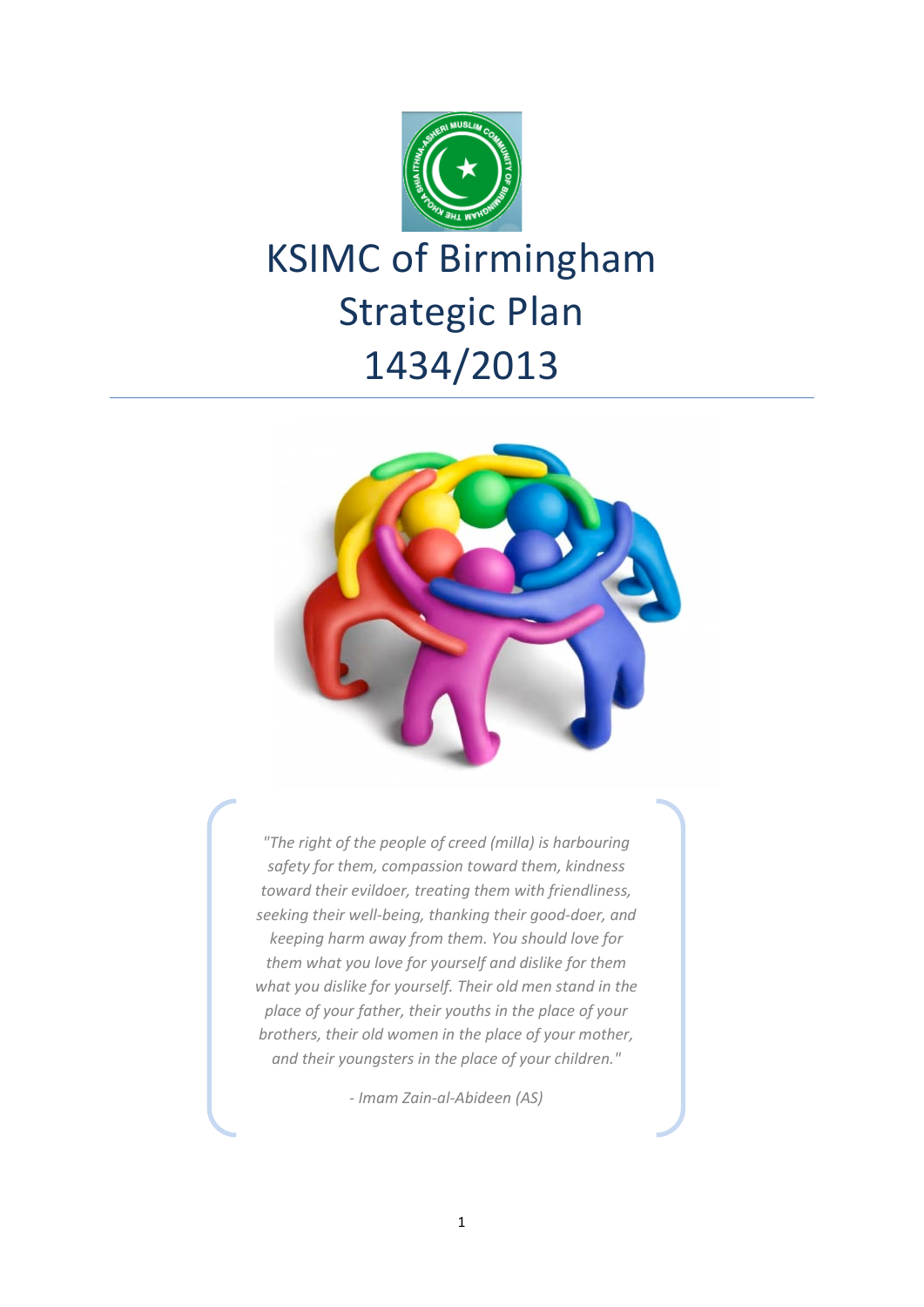

## Contents

| Shifting the focus of the Executive Committee from Operational to Strategic21 |
|-------------------------------------------------------------------------------|
|                                                                               |
|                                                                               |
|                                                                               |
|                                                                               |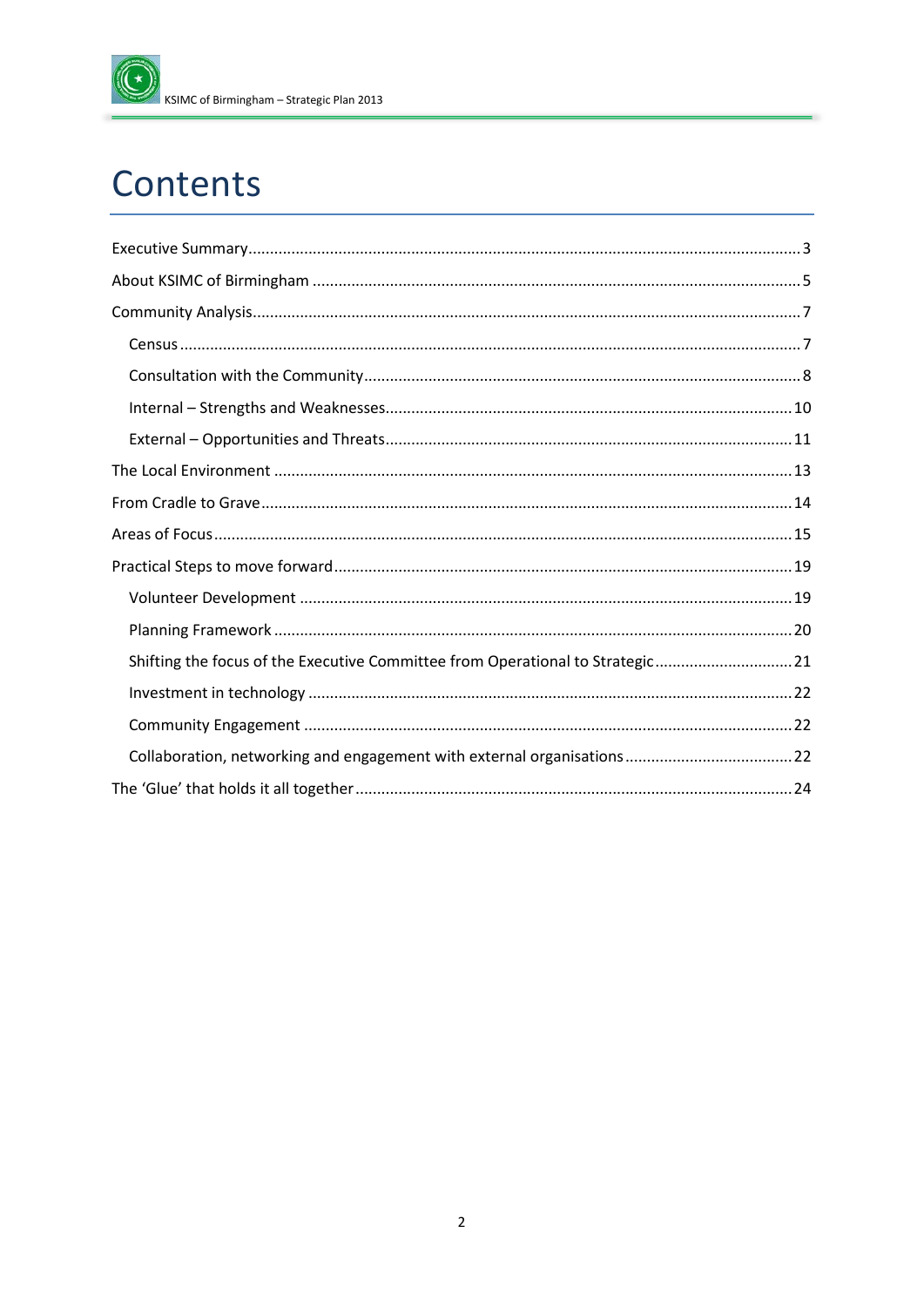

## <span id="page-2-0"></span>Executive Summary

The Roadmap Team was set up to undertake an assessment of the needs of our Community, research the current opportunities and challenges, and come up with recommendations of how the KSIMC of Birmingham should operate in order to best serve the needs of the Community and the wider society.

This document provides a high-level view of the KSIMC of Birmingham and its journey from the past and into the future. The document begins by giving an overview of how KSIMC of Birmingham has reached to this point. It then analyses the community using the Census that was conducted in 2011/2012 and feedback that was obtained from Consultation Sessions held over the recent years (particularly December 2010). A review is undertaken of the community's strengths and weaknesses, alongside opportunities and threats by the external environment. A key finding from this exercise demonstrates how our Community serves different demographics of people in different ways, from Cradle to Grave.

An interim report was produced in March 2011 and shared with the members during the AGM held in April 2011. The team received feedback from various members and Sub-Committees, and incorporated this into this report. Thereafter the report was presented at the AGM in 2012, and was received positively. The team were asked to incorporate the Census and analysis and present the report for adoption at the AGM in 2013. The team wishes to thank all those who took the time to provide feedback and also appreciates all those who spent their New Year's Eve in 2010 thinking about the future of this Community and its needs.

A key observation from this exercise is that our Community should continue to consult its members and work in a more structured manner if we wish to get the most out of the efforts everyone puts into this organisation. To support this, the Roadmap team have come up with some practical recommendations along with 12 'Areas of Focus' for KSIMC of Birmingham to operate under:



#### Areas of Focus

- Islamic Education & Worship
- The Wider Community & Society
- Serving those with Special Needs
- Secular Education
- Health & Wellbeing
- Economic Development, Employment & Welfare
- Strengthening Families
- Operational Excellence, Sustainability & Volunteer Development
- Community Spirit
- Focal Point
- The Youth
- The Seniors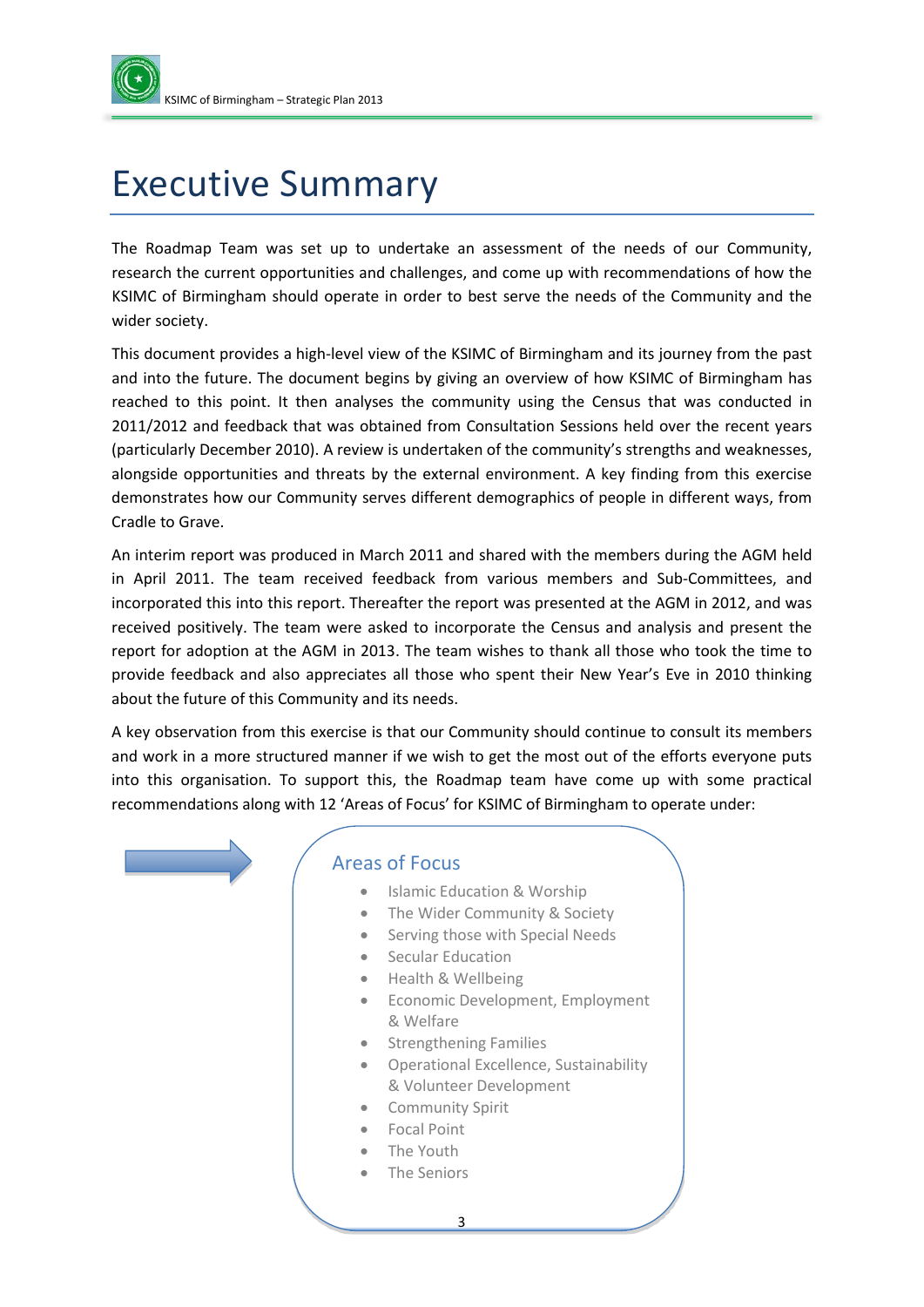

As per the following clause 6bii of the constitution:

*"The Executive Committee will be accountable to its Members for the delivery of the Strategic Plan as adopted by the Members, and will be required to provide regular updates, at a minimum on an annual basis at the Annual General Meetings".*

**This document must be used by all Executive Committees and Sub-Committees of KSIMC of Birmingham to determine their strategy and plan for the term once they have taken office, and must provide progress updates to the members at the AGMs.** 

The document also includes some *key recommendations* to consider, some of these include:

- *Every project carried out in the Community should be planned and budgeted for in advance.*
- *The office team should be strengthened and its responsibilities expanded to include support for and management of volunteers.*
- *A programme should be in place to ensure volunteers in key positions mentor and actively involve others so that leadership potential is developed in all areas of our Community.*

The Roadmap team have also come up with a mission statement for the KSIMC of Birmingham, which reads as follows:

> *"Creating a spiritual and vibrant Community based on the values and practices of the Islamic Shia Ithna-Asheri faith by developing the potential of its members, engaging with the wider society and serving the needs of humanity worldwide"*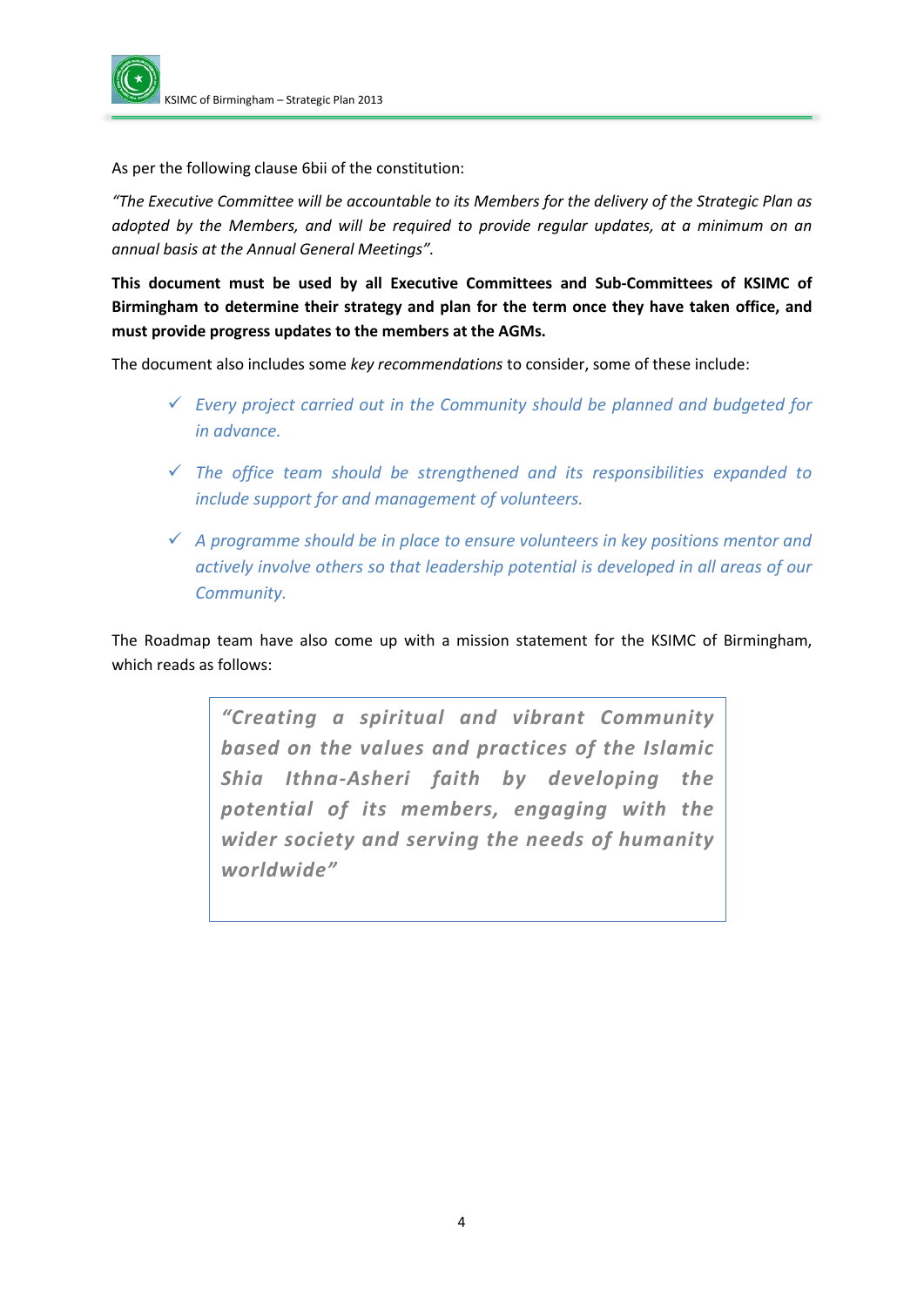## <span id="page-4-0"></span>About KSIMC of Birmingham

The KSIMC of Birmingham is a religious Organisation setup by the Khoja Community. Most Khojas originally come from the states of Gujarat and Kutch in India. At the turn of the 20th century a group of Khojas migrated from India to Africa to identify business opportunities, and made Africa their home. The Khoja Community have always kept economic progress at the front of their minds, and ensured they invest in their education in order to obtain a better quality of life. From 1950 onwards, this Community began its migration to the West for education purposes, and the Ugandan exodus in 1972 resulted in an influx of migration into the West, including the United Kingdom.

Birmingham was one of the places the Khoja Community chose to settle in, and the first Khojas arrived to Birmingham in 1968. Times were tough during this time, as people had been uprooted from their homes and faced the challenges of settling in a new country. At that time, the Community and family were all that people had. The first Khojas in Birmingham started conducting Majalis at each other's houses.

By 1973, the population of Khojas in Birmingham had grown. As people's houses were no longer big enough to accommodate, a house on Chesterton Road was rented to serve as a centre. For about two years, Chesterton Road was mainly used for gents' gatherings whilst ladies continued to congregate at people's houses.

By 1975, the Community had grown further so a property was purchased on Forest Road. This was a detached house, with the upstairs used for ladies' gatherings and the downstairs used for gents' gatherings. A Madrasah was also set up at Forest Road on Sundays and weekdays to ensure the teachings of Ahlul Bayt (AS) was passed onto the future generations. This property could not cater for large congregations such as Ashura Majalis, so Tindal Hall and Sherbourne Hall were hired on these occasions.

In 1977, the search began for a piece of land to construct a purpose built Centre and in 1980 work started on the current Clifton Road site. The Imambargah was officially opened in 1981 and the Masjid in 1982. Within five years the Centre had to be extended and a Nursery was also opened.

The next step was to identify ways that the Community could be made financially self-sufficient, and the Community began to invest in properties that would provide rental income. The first investment property was purchased in 1989 and this has continued since that time. Incidentally, this first building was occupied by the Al Mahdi Institute. This Hawza has become a vibrant Centre for Islamic learning, which is respected not only in our Community but throughout Birmingham's various religious and educational circles.

In October 1996, work began on the Syeda Zainab (AS) Building, which is adjacent to the mosque. This was opened in 1998 and apart from being used for the Madrasah, it is also used for the Nursery and secular tuition classes under the name of ME School of Excellence.

The KSIMC of Birmingham has grown at an incredible rate because of the reasonable cost of living and the various job opportunities that are available. Around 30 students from Khoja Communities across the world, most notably Africa, move to Birmingham every year, and many settle in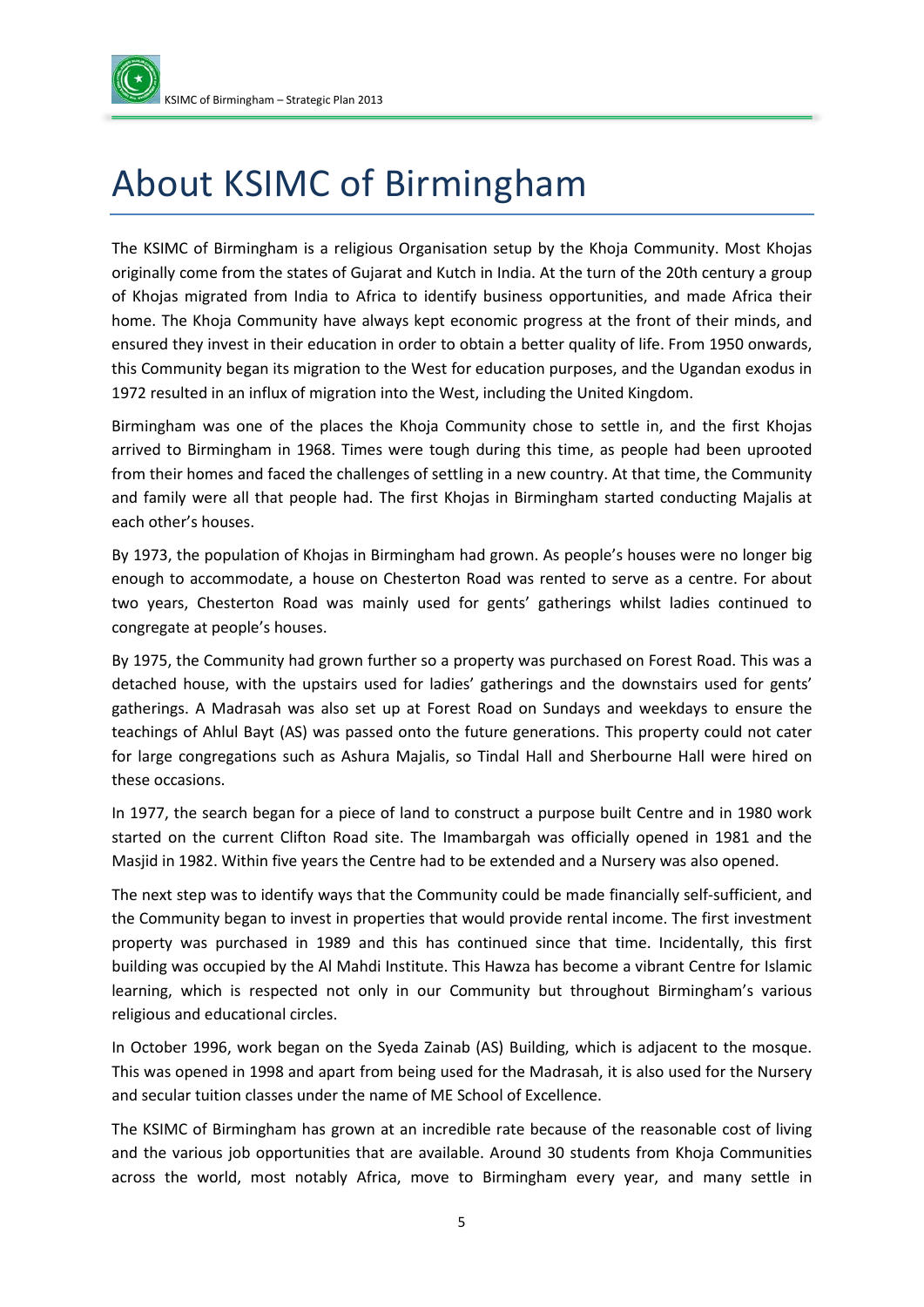

Birmingham after their studies. Furthermore, the Centre is also visited by Afghanis, Iranians, Iraqis and Pakistanis to mention a few.



As the Community enters its next phase of growth, it faces a number of challenges both internally and externally. Traditionally, the centre has only been seen only as a place for prayers and conducting majalis. The use of this centre is evolving into one where social activities and engagement with wider society are conducted. With an increased population and the emergence of a second generation, the Community adapts to new realities. One of the ways that it can continue to adapt is by planning on a more long term basis and formalising some of the structures and processes that are currently in place. This document highlights some of the ways this can be achieved.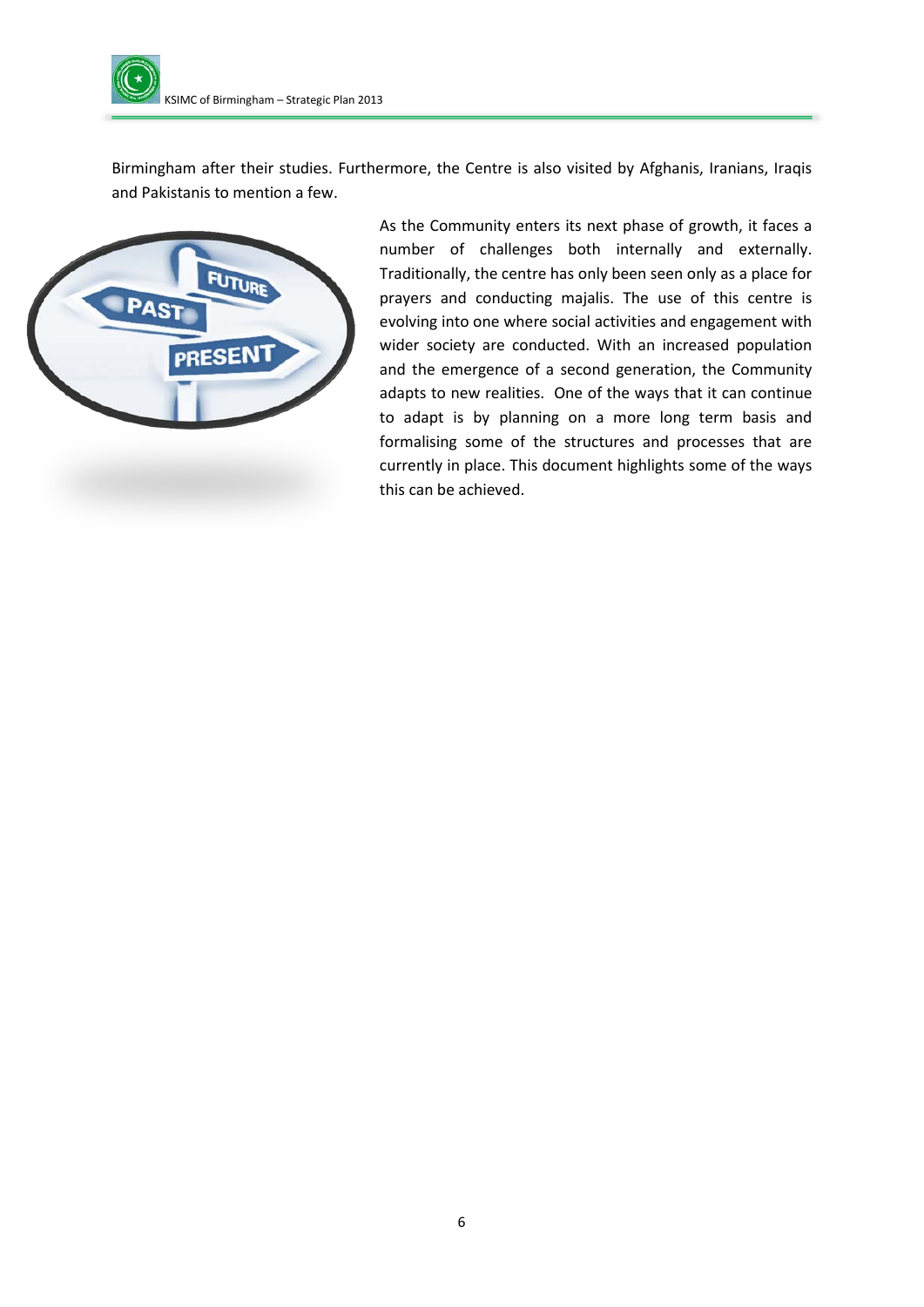

## <span id="page-6-0"></span>Community Analysis

This section seeks to analyse our Community in the following ways:

- 1) The demographics through the recent Census that was conducted
- 2) Consultation with the Community
- 3) Our Strengths and Weaknesses (Internal factors)
- 4) Our Opportunities and Threats (External factors)

#### <span id="page-6-1"></span>**Census**

A Community may be studied in a variety of ways, an important factor being the analysis of its demographics. Often anecdotes and 'hearsay' create perception of needs that may not reflect the actual requirements.

The Community census that was conducted in 2011/2012 was aimed at providing valuable information that would help the Community focus its resources on the needs based on demographics. **All Sub-Committees should make use of this analysis to determine how they shape their services.**

Key headlines from the Census are as follows:

- *The average number of people per household within our Community is 3.6*
- *The median age of the Community is 31, indicating that we are a young Community*
- *There is a significant number of elderly (over 65 years) people in the Community*
- *Over half of Birmingham Jamaat's population was not born in Birmingham*
- *The percentage of the Community today that was born and raised in Birmingham is 32%*
- *A significant population still rent the property they live in*
- *A large number of males and females between the ages of 25-34 are single*
- *The number of males unemployed within our Community is significantly high and is a cause for concern (15%)*
- *30% of Community members do not have any qualifications*
- *English is by far the spoken/understood language within the Community (96%)*
- *87% use car as their primary means of travel to mosque*
- *An overwhelming majority have access to computers and the internet within their home*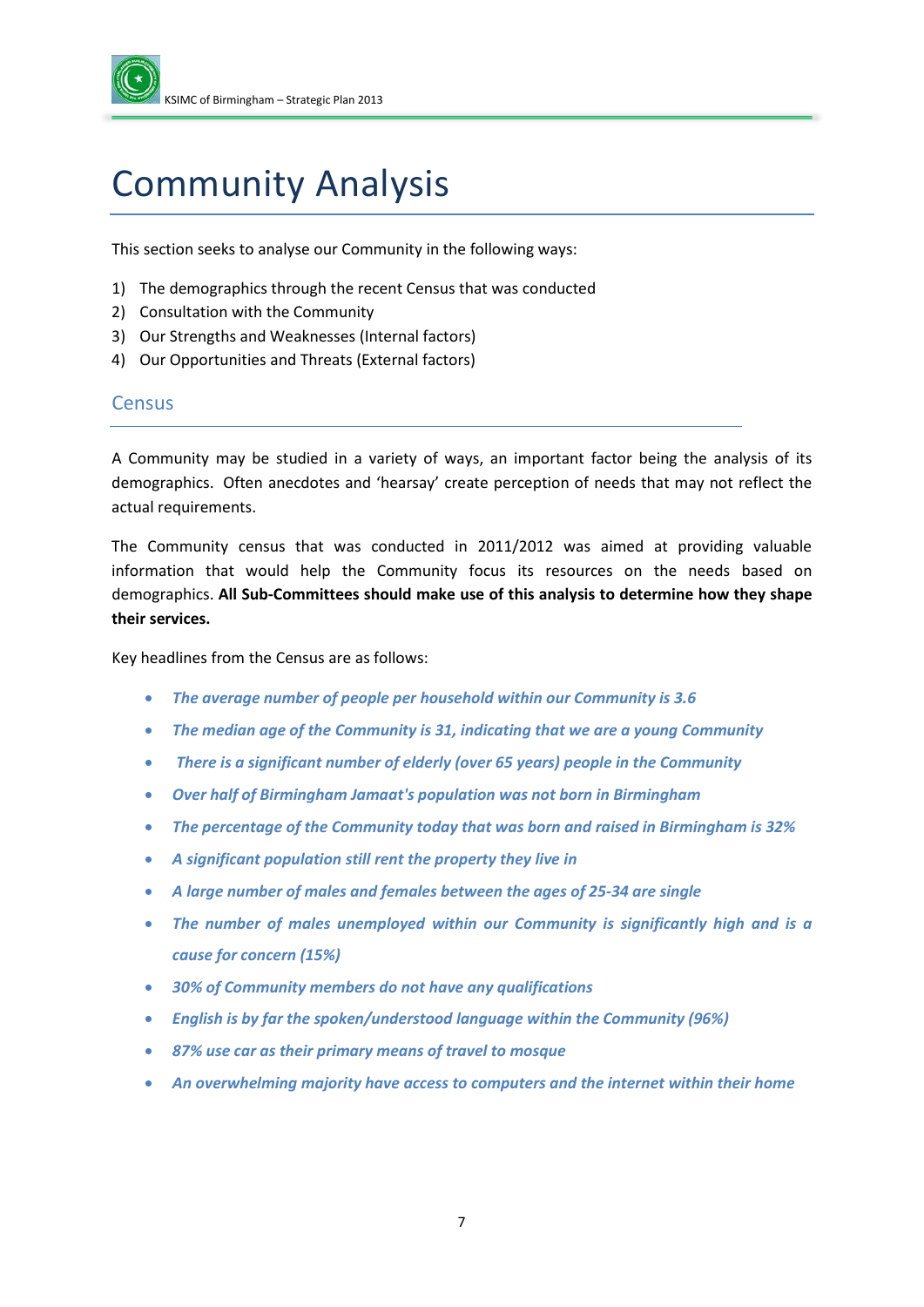

### <span id="page-7-0"></span>Consultation with the Community

On 31 December 2010, members of our Community were invited by the Roadmap Team to discuss what they felt were current issues faced by our Community. This event was attended by approximately 150 men and women from all sections of the Community. Prior to this during the ten nights of Muharram 1432 Community members were asked to send their suggestions and views through various modes like text message, e-mail, suggestion boxes, and Facebook.





*The questions asked and discussed during the consultation event were as follows:*

#### *1. What do you want your Community to do for you and for others in partnership with you?*

This was an important opening question to get people thinking about what expectations they have from the Community. These expectations were different for different individuals and were very much based on their age and their social, economical and health situations.

#### *2. What worries you most about the Community?*

This question indeed stimulated much debate within the small groups. Burning issues within our Community were discussed with some thoughts on outcomes.

#### *3. What would you change about the Community?*

The groups were asked to think about an ideal Community, in an ideal world, with infinite resources. Since so many different people with different views came together, there was a rich variety of answers and proposals.

#### *4. How do you think our Community can play a part in wider society?*

Is it time to give back to our country/city? Here, our responsibilities as Shia Muslims were discussed and how these should be fulfilled.



Attendees were split into smaller groups and each group discussed all 4 questions, with everyone having an opportunity to contribute. Ideas were captured on flipcharts and these were analysed thereafter, with themes emerging that have fed into recommendations in this report.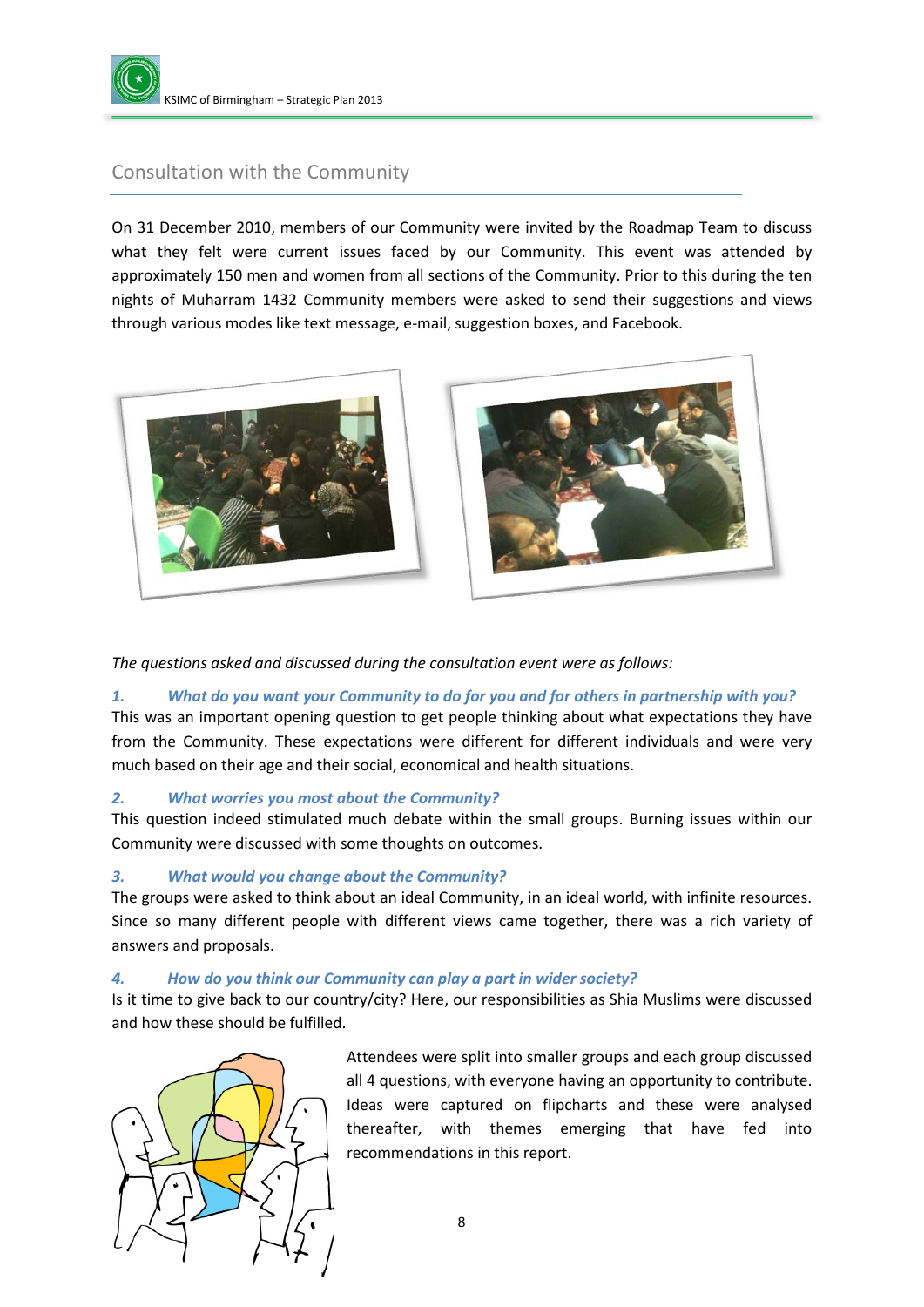

Many operational issues were also identified by Community members, which were shared with the appropriate sub-Committees. Examples of such issues include investing further in Madrasah education, lack of support structures for the youth, support structures for new mums and helping those who come from abroad settle.

After this event, the Roadmap Team also took the time to visit a senior citizens gathering in order to get their views on the same questions as above. During the discussion with the seniors, it became clear that our seniors have a lot of experience that must be shared with the young so that the lessons of the past are not forgotten and we avoid making the same mistakes again. Furthermore, listening to the needs of the seniors made the Team realise the importance of understanding the needs of Community members at the various stages of their life and tailoring the services provided by the Community to these needs.

*Finally, the Roadmap Team also asked various Sub-Committee heads to fill in a questionnaire asking them the following questions:*

- *1. What does your Committee do/what are you trying to achieve?*
- *2. How are you going to do that i.e. what is your plan (in short form) to try and achieve this?*
- *3. What are the obstacles that you face in trying to achieve what you want to?*
- *4. What help or support do you need (generally)?*

*These questions were aimed at understanding the following:*

- *How the various structures within the Community work together*
- *The common challenges that are faced by the volunteers*
- *How these challenges can be overcome*

The Roadmap Team has made a sincere effort to consult with all sections of the Community. However, it is quite possible that many people who will have wanted to take part in the debate did not get a chance to fully share their ideas. For this, the Team would like to apologise. The process of consulting the Community proved that our members have a deep love for the Community, and that they have wonderful ideas. Therefore, it is the hope of the Roadmap Team that consultation and debate within the Community will continue.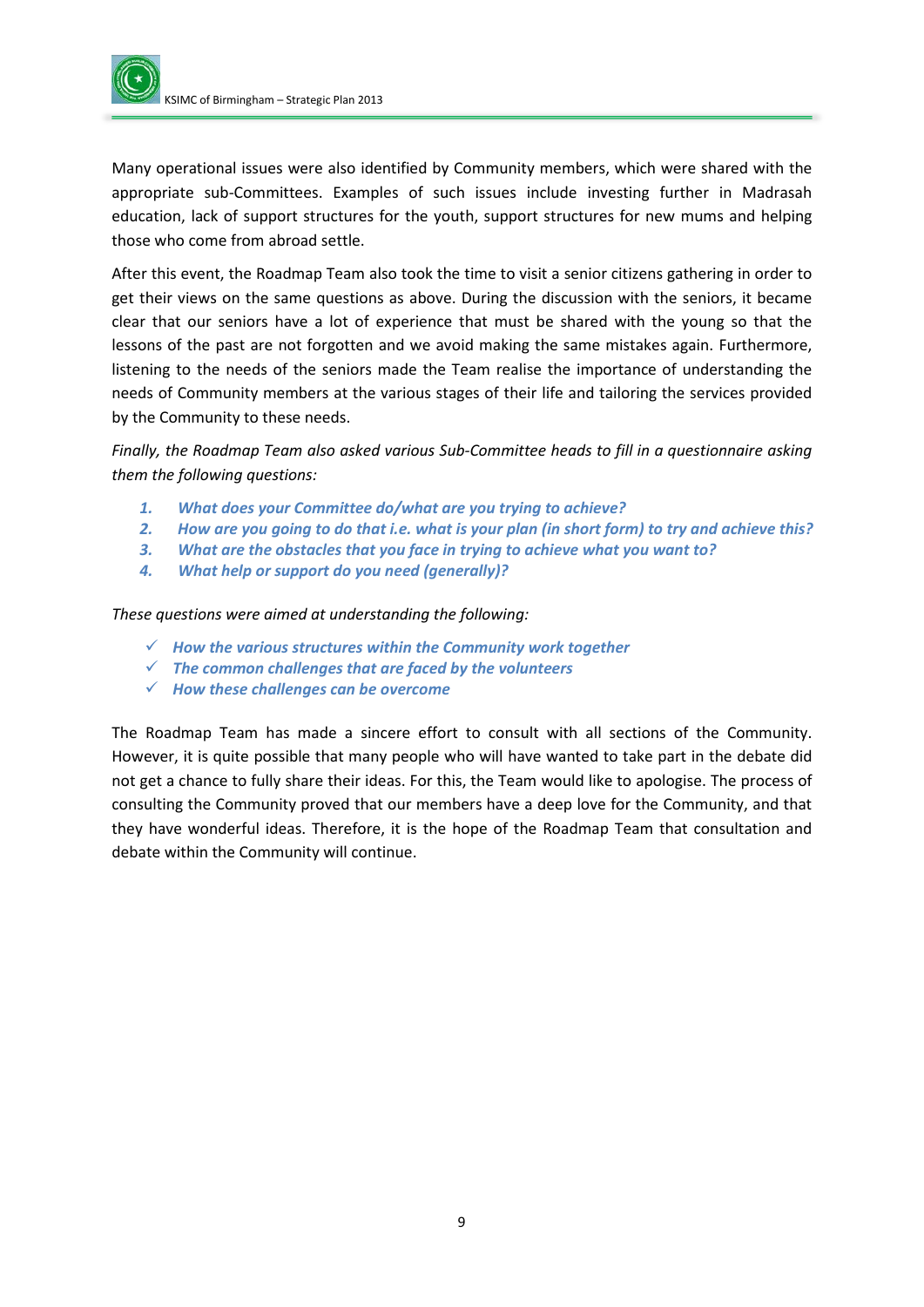



#### <span id="page-9-0"></span>Internal – Strengths and Weaknesses

As we have already discussed, the Community has grown into a very populous and multicultural Community. In order for future success we must understand what resources will allow us to cultivate growth and also what may inhibit it. As the Holy Prophet said, "Whoever knows himself, knows his Lord." Whilst this is aimed at individuals, from a Community perspective it is also required because if we take a deep look at what enhances the Community and what hinders it we can ensure that we enable success and overcome any barriers.

The analysis below is a summary of the strengths and weaknesses of our Community that people have expressed. We have tried to keep the number of these to a minimum and under broad headings in order to maintain focus on key aspects of the Community's current state. It is important to note that the weaknesses are not a criticism but are intended to be points upon which we can all improve together.

| <b>Strength</b>                    | Explanation                                                                                                                                                                                                                                                       |  |
|------------------------------------|-------------------------------------------------------------------------------------------------------------------------------------------------------------------------------------------------------------------------------------------------------------------|--|
| Shi'a Islamic<br>Faith             | The Shi'a Islamic faith provides the Community the perfect set of principles and<br>mechanisms for individual and communal success. In addition, our faith provides us<br>role models who have lived the principles to their fullest extent.                      |  |
| Established<br><b>Institutions</b> | Existing organisations and Committees have successfully delivered activities for the<br>benefit of the Community. They have developed the structures, systems and<br>institutions to ensure that these teams are placed to deliver successfully in the<br>future. |  |
| Family &<br><b>Networks</b>        | Strong relationships both within the local Community and with the wider Khoja and<br>Shi'a populations allow the Community to benefit from wider access to ideas and                                                                                              |  |

#### *STRENGTHS*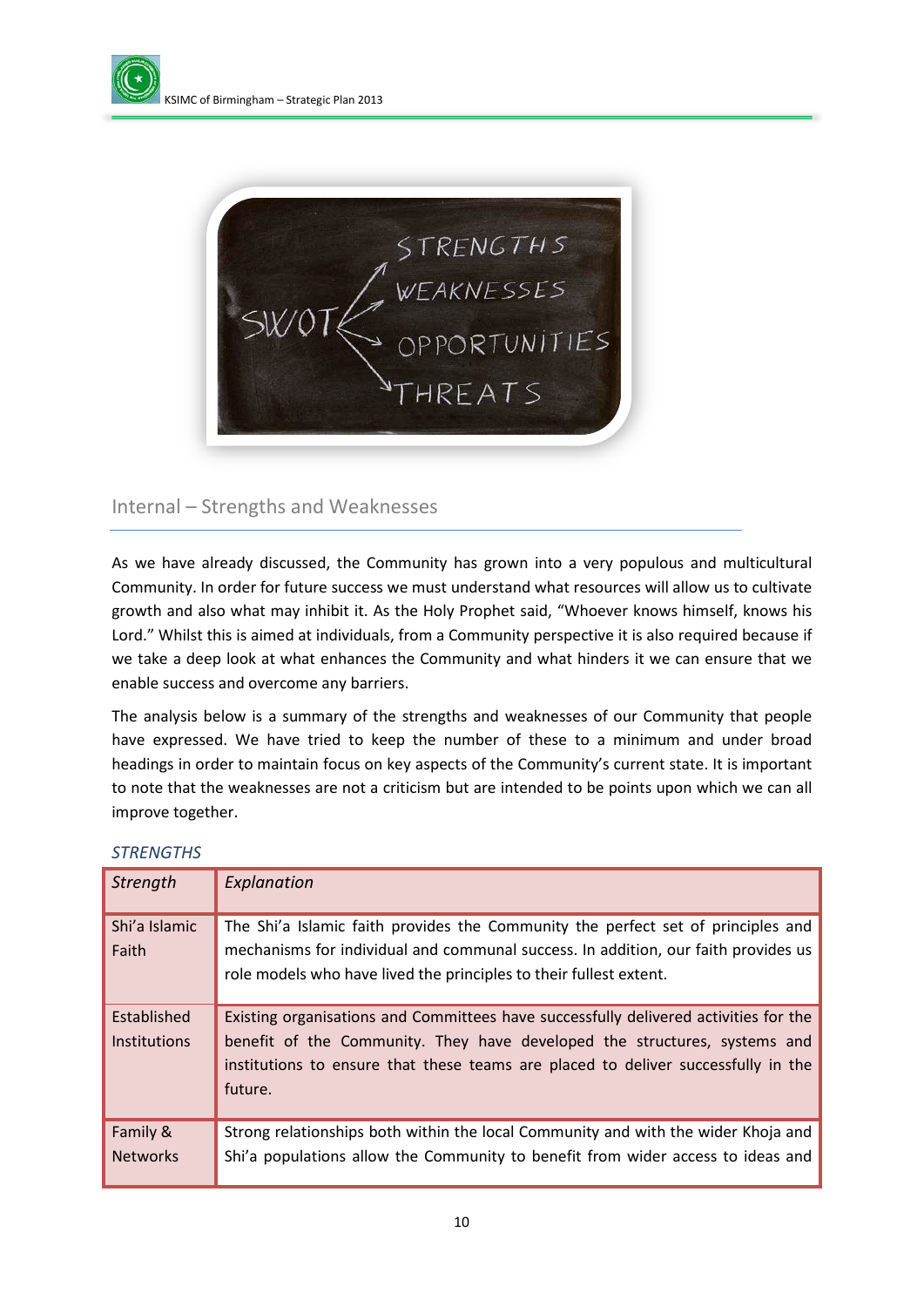

|                      | resources.                                                                                                                                                                                                                                                                                                                                                                                                                |
|----------------------|---------------------------------------------------------------------------------------------------------------------------------------------------------------------------------------------------------------------------------------------------------------------------------------------------------------------------------------------------------------------------------------------------------------------------|
| Culture of<br>Giving | Community members donate their time, ideas and resources towards Community<br>projects. Volunteers often work unsociable hours to ensure an excellent service for<br>others, as well as making significant financial donations to ensure every project is<br>funded.                                                                                                                                                      |
| Location             | The United Kingdom has an established legal framework (including the right to<br>freedom of religion and association) as well as relative wealth, infrastructure and<br>opportunities. In addition, the Birmingham area is seeing significant investment in<br>regeneration of certain areas and local and national transport links, including New<br>Street Station, High Speed II and Birmingham International Airport. |

#### *WEAKNESSES*

| <b>Weakness</b>                  | Explanation                                                                                                                                                                                                                                                                                                                                                               |
|----------------------------------|---------------------------------------------------------------------------------------------------------------------------------------------------------------------------------------------------------------------------------------------------------------------------------------------------------------------------------------------------------------------------|
| Systems and<br><b>Structures</b> | The Community could be considered to lack clear structures, systems and plans to<br>ensure effective leadership, management and governance of the Community's<br>parts. This results in the occasional accidental wastage of effort and resources; and<br>prevents the efficient running of the Community.                                                                |
| Insularity                       | The Community could be considered to lack deep relationships with key individuals,<br>organisations and the wider Community in the locality of the centre. This results in<br>the Community lacking the ability to attract and influence others' outlook on topics<br>which directly affect the Community and therefore play a wider role in society.                     |
| Reliance                         | The Community could be considered to be reliant on a small group of volunteers,<br>who have become responsible for delivering a significant proportion of the services<br>provided by the Community. This results in huge pressures on these volunteers and<br>a limited perspective if the group does not have representation from a cross-<br>section of the Community. |
| Engagement                       | The Community does not fully harness the talents, skills and capacity of Community<br>members.                                                                                                                                                                                                                                                                            |

### <span id="page-10-0"></span>External – Opportunities and Threats

Our religion and culture both have a great heritage of adapting to the circumstances that we have faced and making the most of the opportunities that we have available to us. At the same time, we have also understood that being a minority means that there are a number of opportunities and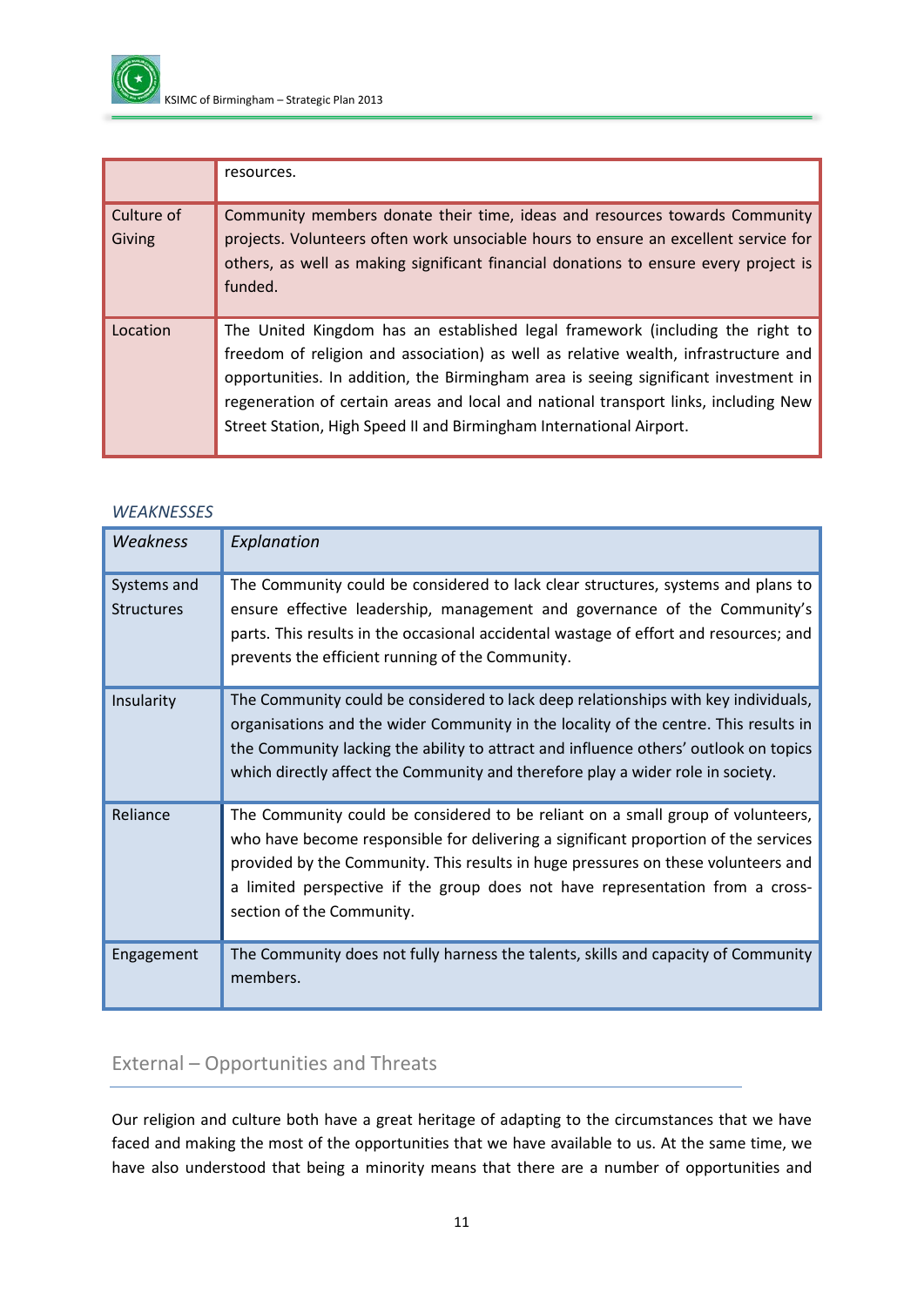

threats that we must be aware of in order to not only survive, but thrive in a non-Islamic environment.

#### *OPPORTUNITIES*

| <b>Opportunities</b>         | Explanation                                                                                                                                                                                                                                                                                                    |
|------------------------------|----------------------------------------------------------------------------------------------------------------------------------------------------------------------------------------------------------------------------------------------------------------------------------------------------------------|
| Engagement                   | The Community has the opportunity to engage with the local population, local<br>and national government and other institutions to achieve the aims of the<br>Community.                                                                                                                                        |
| Technological<br>Advancement | Technological advancements will allow the Community to perform its activities<br>to a greater extent and with more efficiency. As a result, the Community should<br>ensure that it makes full use of technological advancements to achieve its aims<br>whilst at the same time carrying the Community with it. |
| Global<br>Rebalancing        | emerging economies continue to undergo economic development,<br>As<br>opportunities for trade and investment will continue to materialise. These<br>opportunities will naturally advantage our Community, given our Indian and<br>African roots.                                                               |

#### *THREATS*

<span id="page-11-0"></span>

| <b>Threats</b>                 | Explanation                                                                                                                                                                                                                                                                                                                                                                                                           |
|--------------------------------|-----------------------------------------------------------------------------------------------------------------------------------------------------------------------------------------------------------------------------------------------------------------------------------------------------------------------------------------------------------------------------------------------------------------------|
| Discrimination/<br>intolerance | Groups which have anti-Muslim and/or anti-Shia stance may impact the safety<br>of the Community, and our ability to engage with the wider population on a<br>local and national level.                                                                                                                                                                                                                                |
| External<br><b>Influences</b>  | Negative aspects of the values of wider society could increasingly influence<br>Community members (particularly youngsters) to a greater extent than Shia<br>values. This may result in increased risks of intoxicant addiction, and other social<br>ills.                                                                                                                                                            |
| Community<br>Fragmentation     | Differences in the application of Shia beliefs or actions within the Community<br>may cause fragmentation of the Community. These could be issues of figh (for<br>example the sighting of the moon on the first day of each Hijri month) to issues<br>of Islamic principle (for example differences in the interpretation of the Qur'an).<br>This could also be seen in a widening gap between different generations. |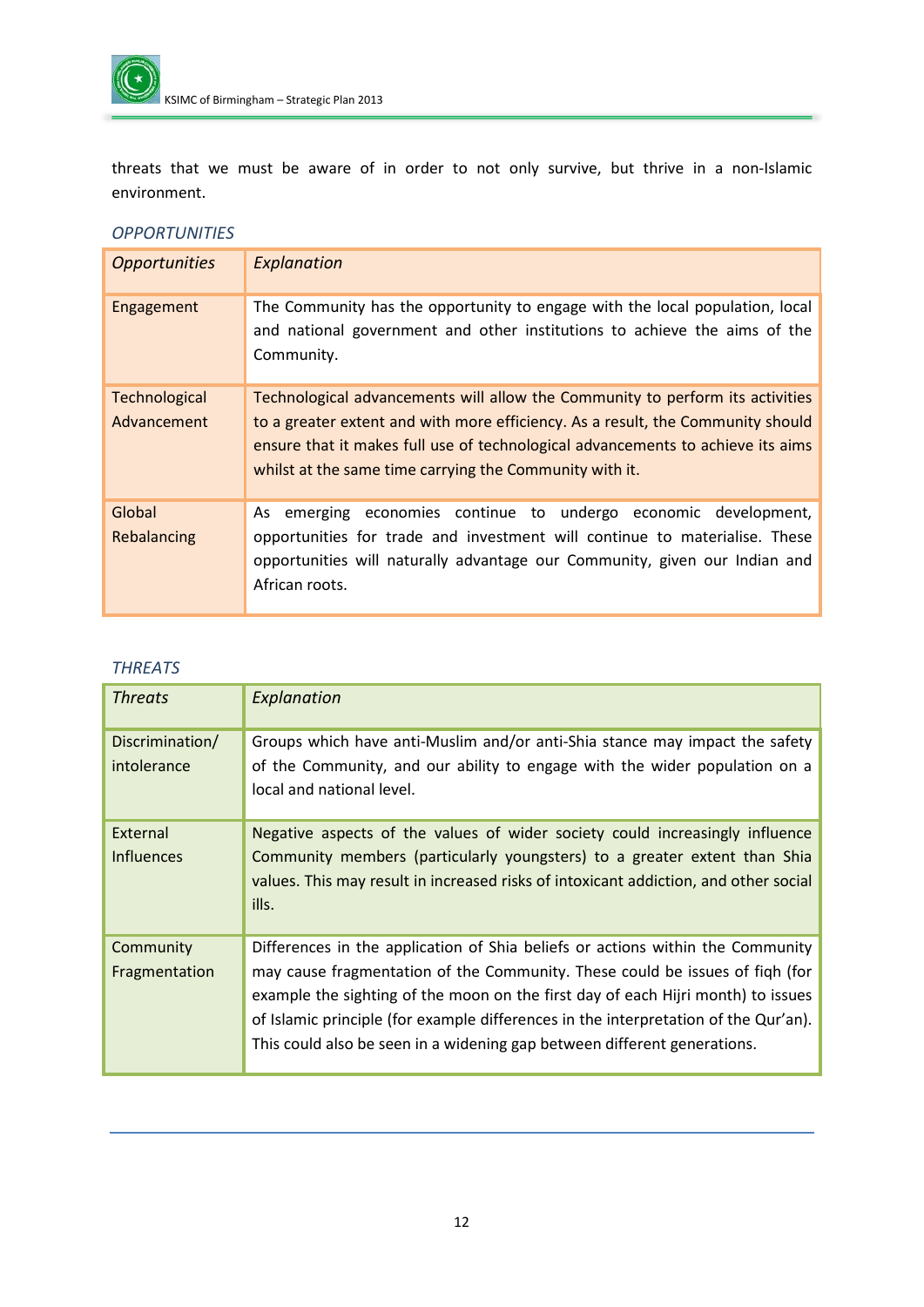

## The Local Environment



In order to develop a robust strategic plan, to the Roadmap Team sought to understand the environment in which we operate. We have therefore set out some key issues and challenges facing the UK and the West Midlands which have a bearing on our Community. These could be viewed as threats and opportunities.

Birmingham is a thriving, multi-racial, international city at the economic heart of the West Midlands. It has a diverse population of close to a million people; and it is estimated that by 2024, 50% of the population will of a non-white ethnicity.

Birmingham is home to a strong tradition of enterprise, with world-class companies, centres of academic and industrial excellence and first class international sport and leisure facilities. There are a number of sizeable

investment projects taking place, including a £125m expansion of Birmingham International Airport, a £630m upgrading of New Street Station, an updated £190m Birmingham Library and the regeneration of Eastside and Snow Hill costing £300m. These programmes follow on from the redevelopment of the Bull Ring shopping complex, with Birmingham achieving the status as the UK's second retail hotspot.

Birmingham also suffers from the after-effects of the decline in heavy-manufacturing and mining in Britain in the 80s and 90s. The unemployment rate in Birmingham is more than 60% higher than the English average, and has the lowest number of people aged 20-24 educated to degree standard. This particularly affects certain sectors of first and second generation migrants, with almost one in every two Pakistani and Bangladeshi men outside employment.

Given the wider local and national context, there are significant opportunities for our Community to take the lead and exploit the Big Society window by developing services in partnership with Central and Local Government and other agencies which are targeted at the range of needs of our Community. Birmingham City Council is also looking to localise a number of services by creating the environment for communities to "shape" their areas. This provides an opportunity for the Community to step up and enrich our Community beyond the traditional roles of a Mosque.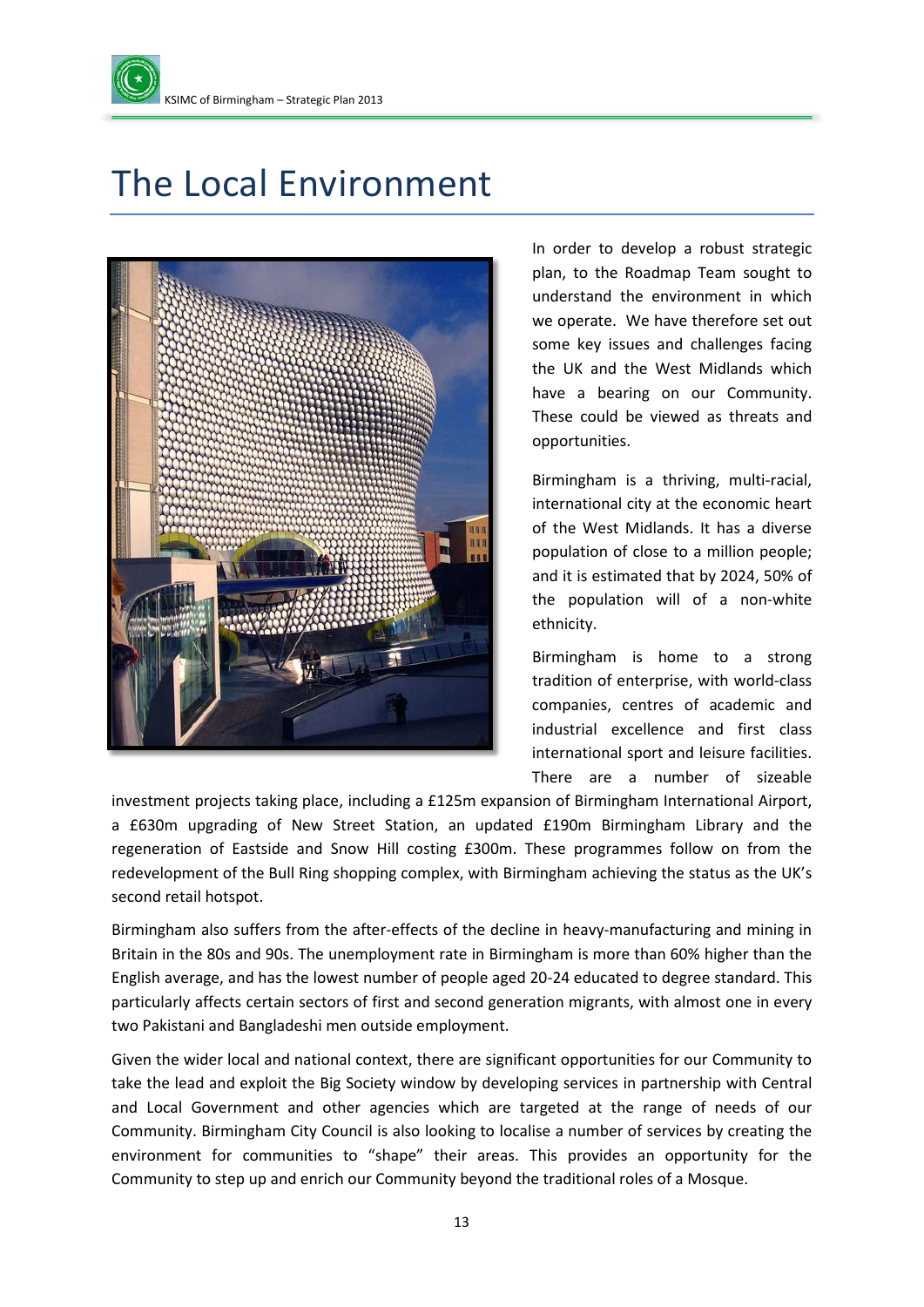

## <span id="page-13-0"></span>From Cradle to Grave

This process has enabled the team to create an illustration of the general requirements of Community members at the different stages of their lives. This snapshot is shown below:

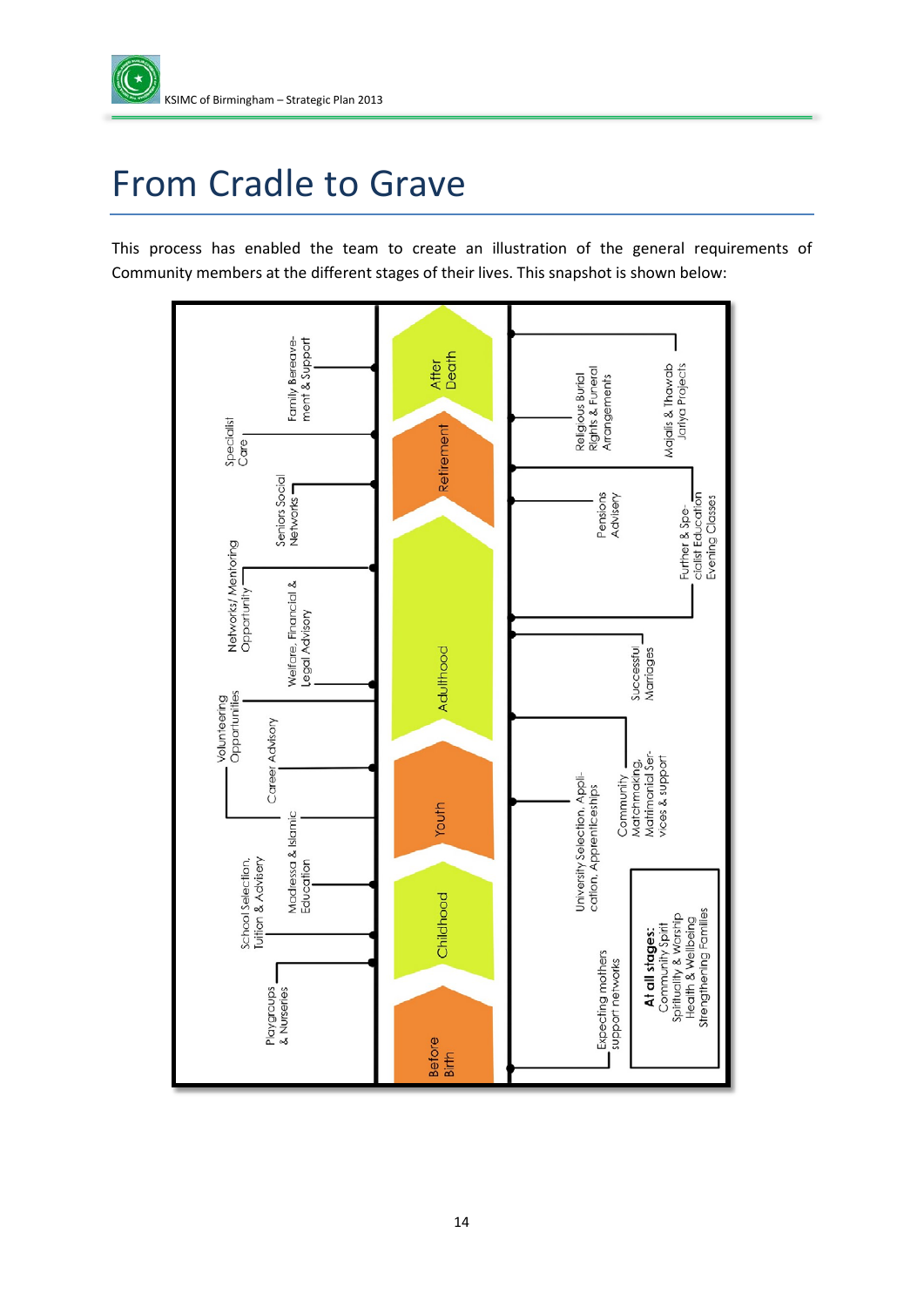

## <span id="page-14-0"></span>Areas of Focus



A key observation from the exercise of developing a strategic plan is that our Community should consult its members more and work in a structured and integrated manner if we wish to get the most benefit out of the efforts everyone puts into this organisation. To support this, the Roadmap team have come up with twelve areas of focus for KSIMC of Birmingham to operate under. Each of these areas of focus is explained below.

### *Islamic Education & Worship*

*"The best of people is he who longs for worship and embraces it, loves it with his heart, throws himself into it with his whole body, and devotes himself exclusively to it..." Prophet Muhammad (SAW)*

The Community should continue to revolve around our Shia Ithna-Asheri beliefs and the promotion of the individual and social implementation of these principles and values. This requires the Community to provide opportunities for increased understanding as well as to facilitate the gatherings of worship and spirituality. English is by far the spoken/understood language within the Community (96%). The Tableegh Committee should therefore look into providing further lectures in English whilst catering for the Urdu audience as much as possible.

#### *Secular Education*

*"Knowledge is the lost property of the believer." Imam Ali (AS)*

The Community should support its members to obtain an excellent education at every stage of life; in order that they fulfil their potential and have opportunities for personal development, regardless of income. The Community should produce academics and scholars that are of benefit to human understanding in all fields. 30% of Community members do not have any qualifications, and hence the Education Committee should look into holding events to encourage members, particularly the younger ones to obtain qualifications in order to improve their job and salary prospects.

#### *Health & Wellbeing*

The Community should encourage and provide facilities for its members to lead healthy and fulfilling lifestyles. This should encompass all areas of health, including physical health and mental wellbeing.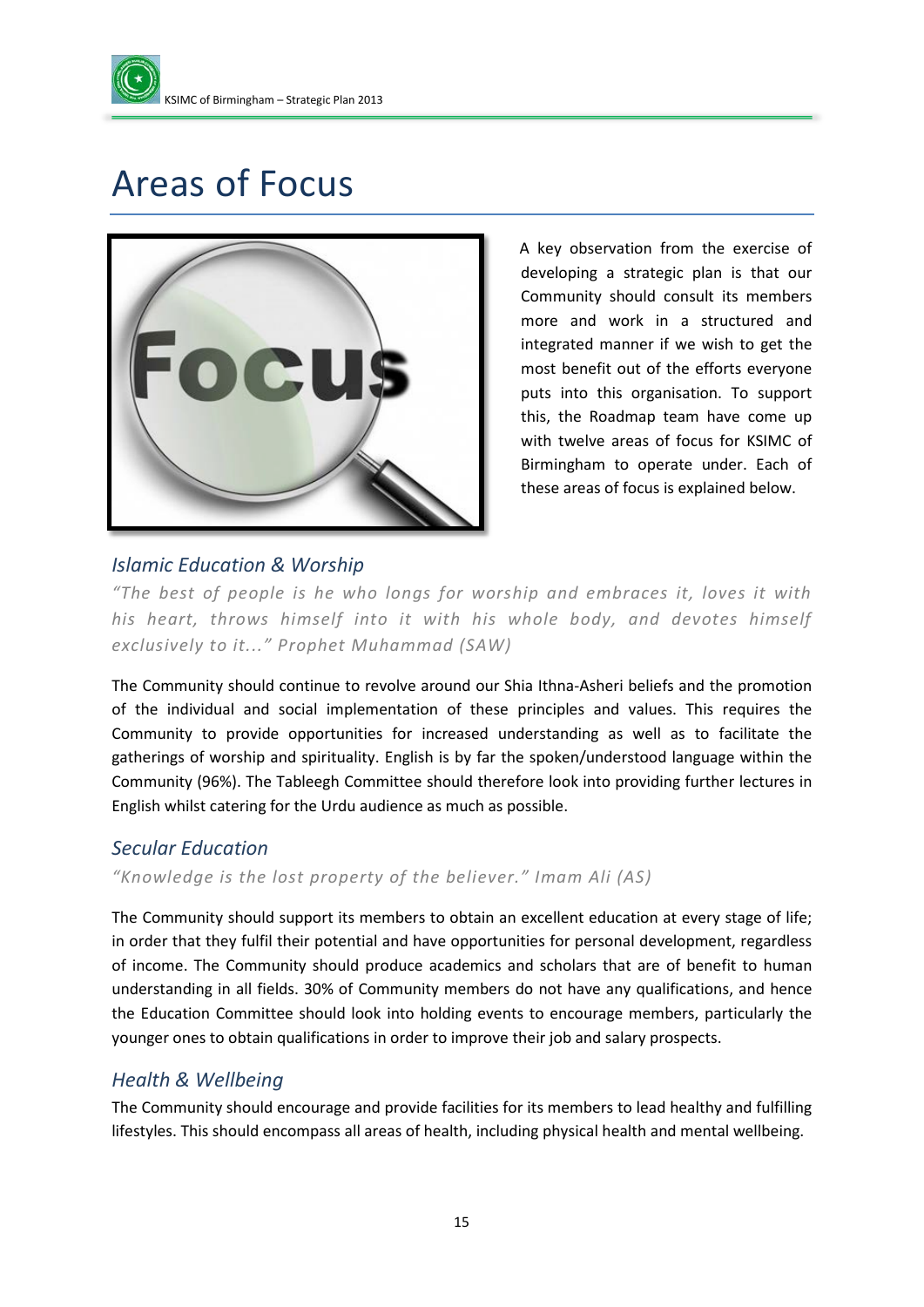

### *Economic Development, Employment & Welfare*

*"The best of goodness is giving financial assistance to one's brothers." Imam Ali (AS)*

The Community should ensure that each individual and family in the Community is able to meet its material needs and desires. This involves support during times of hardship, as well the guidance and opportunities to get back to economic independence. Access to advice and opportunities should be provided for those looking to change their circumstances; for example moving jobs, from employment to entrepreneurship or from education to the workplace. Since the average number of people per household within our Community is 3.6 the economic needs of our Community are significantly higher than that of the average household in the UK. In this economic climate, it is imperative that these needs are addressed and the Economic Upliftment Committee can play an important role in addressing this need. A significant population still rent the property they live in, and perhaps the Community can explore ways of providing support and advice to those wishing to purchase their own properties. The number of males unemployed within our Community is significantly high and is a cause for concern (15%). The Economic Upliftment Committee should be looking into opening channels of communication with those not in employment in order to work together with them to find suitable employment. They should also consider holding events which can equip people to seek work. The Welfare Committee should advise those who are unemployed in order to ensure they are claiming the correct benefits from the government and have the means to live in a dignified manner.

#### *Strengthening Families*

*"Maintaining relations with one's kin improves one's character, brings about open-handedness and cheerfulness, increases in one's sustenance and delays one's appointed time of death." Imam Muhammad Baqir (AS)*

The Community should promote bonds within and between families. This should include facilitating marriage, helping couples to parenthood; as well as providing support for those who may have unique family circumstances, (e.g. widows and orphans). A large number of males and females are single between the ages of 25-34. Those who wish to get married within this age range should be provided with suitable opportunity, advice and support in finding a spouse.

#### *Serving Those with Special Needs*

*"The one who strives for the sake of Allah to fulfil the need of his Muslim brother, Allah has written for him a million good deeds." Imam Jaffer Sadiq (AS)*

The Community should ensure every single person has unrestricted access to its services and facilities; with the respect and dignity offered to those who may not have the same needs. This includes individuals who may have special educational needs, disabilities or other requirements.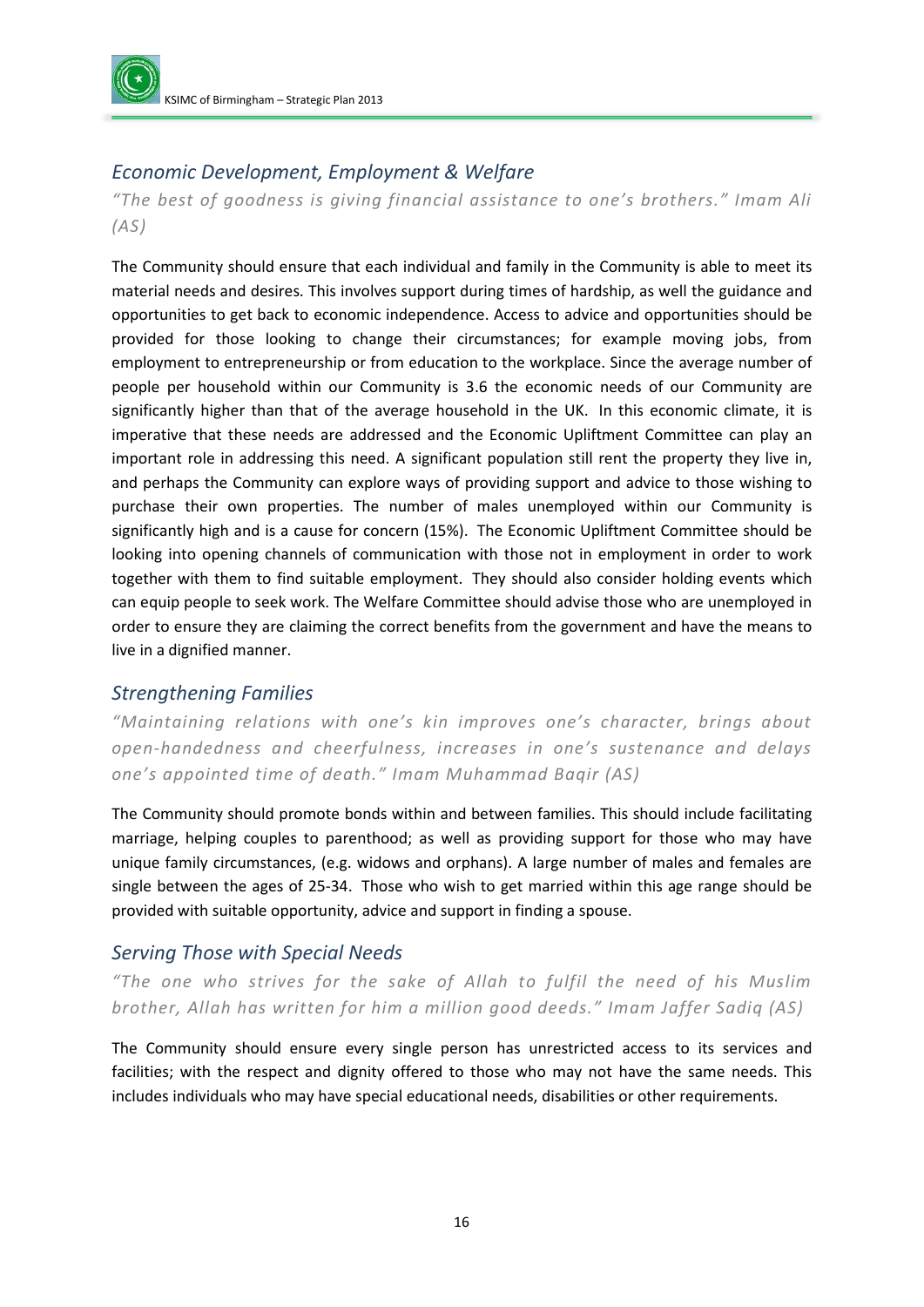

#### *The Youth*

*"Learning something during one's youth is like engraving in stone, and learning something when one is old is like writing on the surface of water." Prophet Muhammad (SAW)*

The Community should ensure that its facilities and services particularly focus on encouraging the youth to make Islam and the Community a key part of their identity, as well as developing the interest in skills in becoming life-long volunteers and members of the Community. After all, the median age of our Community is 31 years.

#### *The Seniors*

*"Verily venerating me includes honouring the old men of my Community." Prophet Muhammad (SAW)*

There is a significant number of elderly (8% are over 65 years) in the Community, and the Seniors Committee should ensure that the Seniors have access to services and facilities that is afforded to other age groups, as well as meet their specific needs. This could include financial planning for retirement, housing requirements, access to healthcare and bridging any potential cultural or language barriers.

#### *Community Spirit*

*"My nation will thrive as long as they love each other..." Prophet Muhammad (AS)*

The Community should engender in each individual the desire to be an active individual within the Community, serving the needs of others as well as taking maximum personal benefit for themselves. Individuals should feel at home and welcome within a non-judgemental, safe and inclusive Community. Over half of Birmingham Jamaat's population was not born in Birmingham. Although it may be possible that immigration will continue to reduce due to tougher immigration policies, immigrants should be identified and provided with any support possible during their inevitably difficult transition. It is also worth noting that the percentage of the Community today that was born and raised in Birmingham is at 32%. It is important that their needs and cultural difference to immigrants from East Africa are not overlooked. This is especially important for the Sub-Committees that are in charge of organising events such as lectures, Madrasah and youth events.

#### *The Wider Community & Society*

*"Neighbourliness causes the lands to thrive and increases life spans." Imam Ali (AS)*

The Community should make a positive impact on every aspect of the local and national Community, as well as promoting Islamic ideals. This should include building links with bodies such as national and regional government, faith organisations, charities and schools. The Community should engage with other Islamic schools of thought in a constructive manner.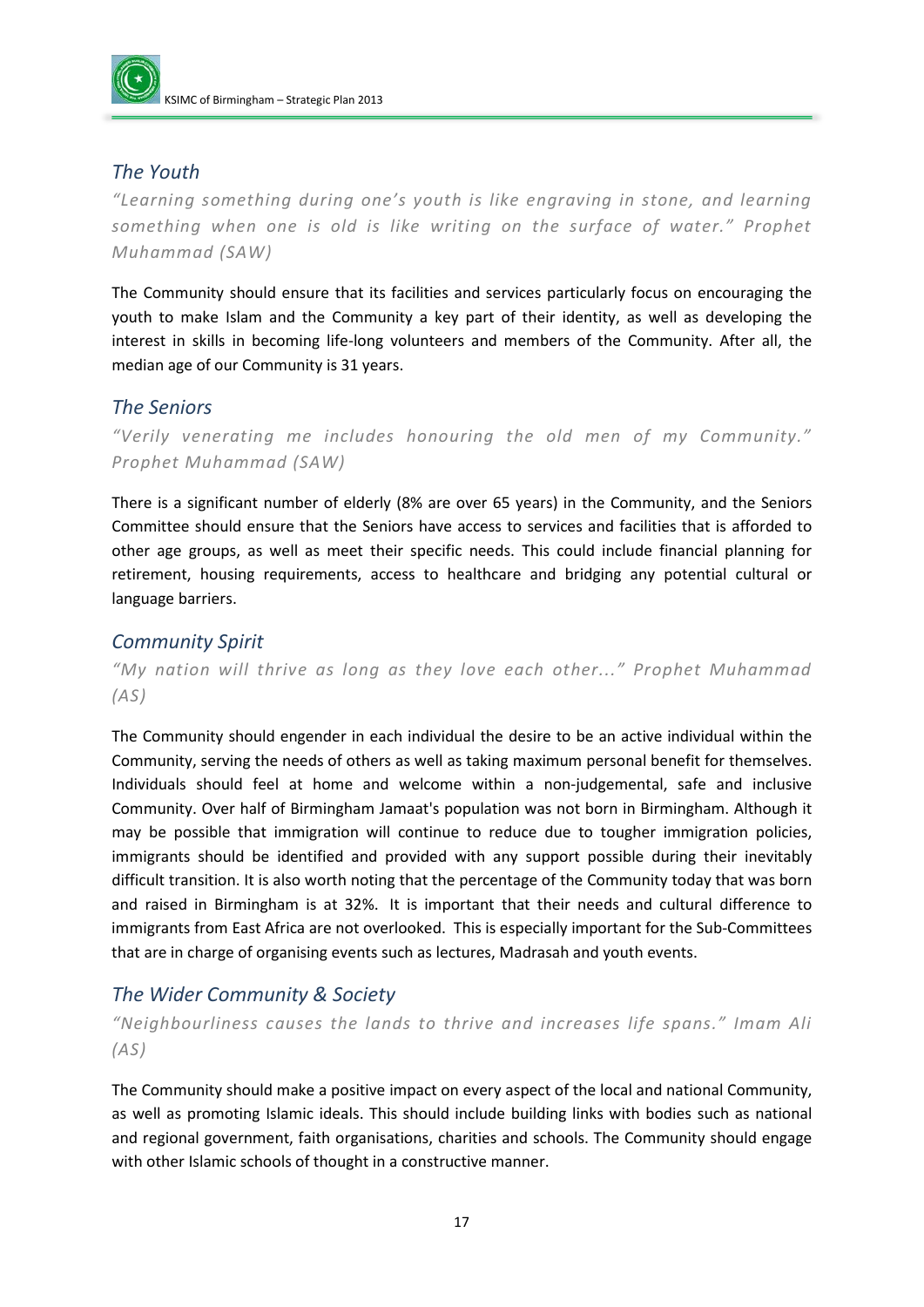

### *Focal Point*

The Community should become the 'go-to' place for Community members and families, serving as the 'third-place' alongside education/work and the home. It should be an integral part of each individual's life, providing a sense of belonging, a support network and a key part of their identity. The centre should provide an avenue for third-party organisations to assist members of our Community.

### *Operational Excellence, Sustainability & Volunteer Development "The intelligent person seeks perfection." Imam Ali (AS)*

The Community should ensure that all its activities are completed perfectly, with a relentless pursuit of perfection and a focus on ensuring that the Community ethos and services are passed on down succeeding generations. This includes ensuring that the Community is run in an open and fair manner, allowing members to provide their input on strategic and operational issues; as well as soliciting suggestions to highlight areas for improvement. The Community should ensure that there are vehicles to promote volunteering and develop volunteers; who will be the cornerstone upon which the objectives above can be completed.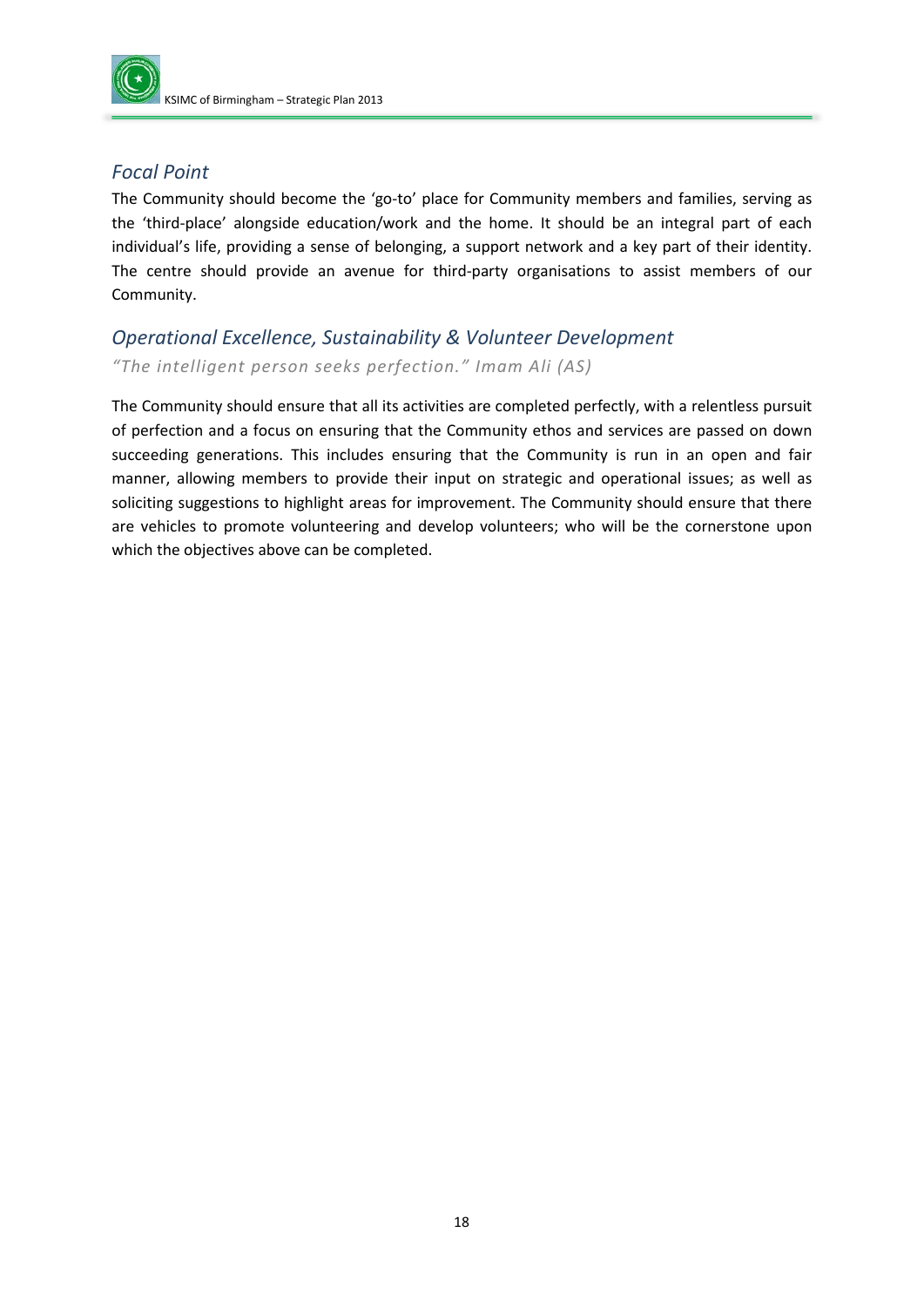

## <span id="page-18-0"></span>Practical Steps to move forward



As a result of the work that has been carried out by the Team, a number of actions have been developed to take this forward. These recommendations have been grouped under the following headings:

- $\checkmark$  Volunteer Development
- $\checkmark$  Planning Framework
- $\checkmark$  Shifting the focus of the EC from operational to strategic
- $\checkmark$  Investment in technology
- $\checkmark$  Community engagement
- $\checkmark$  Collaboration, networking and engagement with external organisations

#### <span id="page-18-1"></span>Volunteer Development

As mentioned above, the Community could be seen to rely on a small group of volunteers and as a result, these volunteers are sometimes over-stretched. Furthermore, because of this reliance on the core group, succession planning maybe neglected in future generations. Therefore, in order to ensure that there are vehicles to promote volunteering and develop volunteers as well as ensuring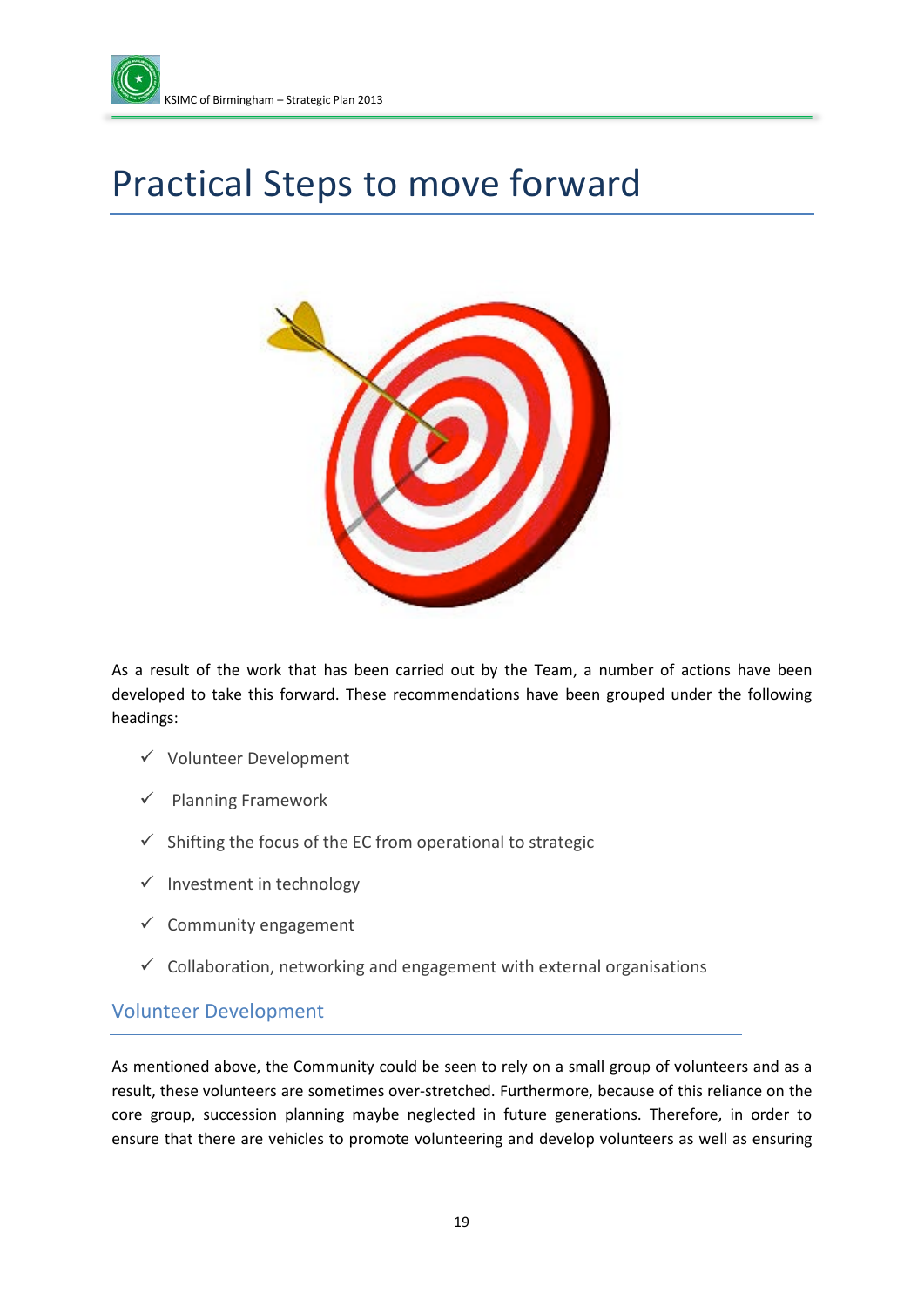that the ethos and skills involved in volunteering are passed down, the Roadmap Team recommends the establishment of a volunteer management programme.



The aim of this programme should be to ensure volunteers in key positions mentor and actively involve others so that leadership potential is developed in all areas of our Community. The programme should be headed up by a volunteer co-ordinator and should have the following objectives:

1. Create an email list of volunteers, so that communication between subcommittees can take place easily.

- 2. Organise Volunteer Development programmes.
- 3. Ensure succession planning for key positions within

the Community.

- 4. Ensure that the specialist skills of Community members are well utilised.
- 5. Create close links between volunteers and the Executive Committee members.
- 6. Understand and communicate how the Volunteer's efforts contribute towards the progress of the Community.

Through creating such initiatives, , it is hoped that the Jamaat would be able to recruit, retain and develop volunteers to the highest standards possible, reduce its reliance on a core group and do more for Community members and wider society.

### <span id="page-19-0"></span>Planning Framework

The next steps to the high level areas of focus discussed in the previous section are to create a planning framework, which converts our vision and strategy into reality. This must be managed through a clear governance and planning process, connecting the General, Executive Committee, Sub-Committees , projects and actions, milestones and timescales into a comprehensive plan.

Over the years, volunteers have worked tirelessly to deliver activities for the benefit of the Community. As the Community has grown, and the number of volunteers has grown, the Community can benefit from greater co-ordination and knowledge-sharing.

In order to align all Committees and working parties in the Community around these key areas of focus, the Roadmap Team suggests that every Sub-Committee discuss their aspirations each year with (at least one member of) the Executive Committee. In addition, activities for the year should be planned and budgeted for in advance. This discussion process could work along the following lines:

- 1. At the beginning of each year, each Sub-Committee should meet in order to discuss their plans for the year.
- 2. The relevant Committees should thereafter meet with the EC member(s) in order to discuss and finalise the Annual Plan (some Committees may want to plan quarterly, etc).
- 3. During the first Executive Committee meeting of the year, the president and his Committee members should discuss the plans of each sub-Committee and ensure that there is no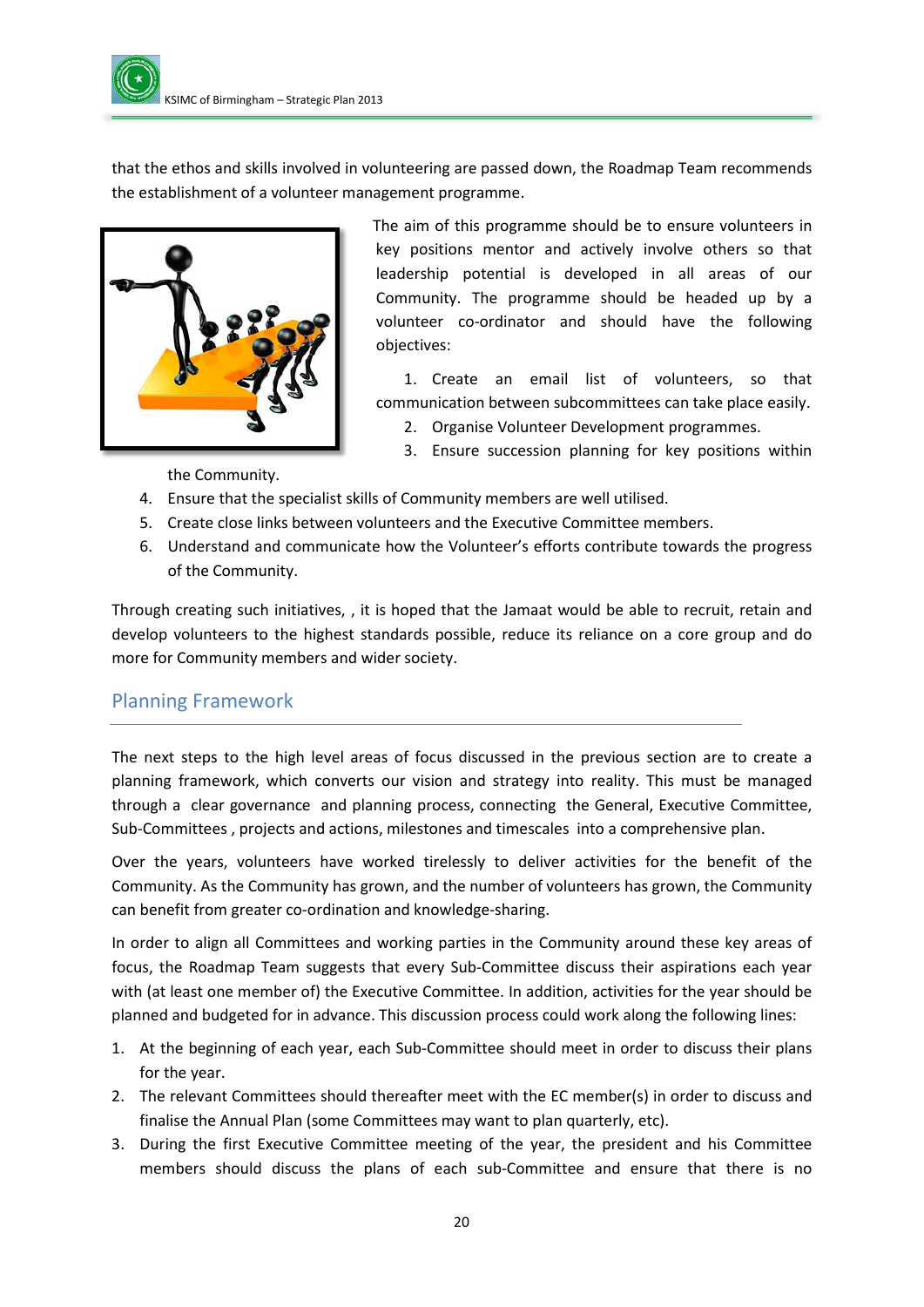duplication. The Head of Finance should ensure that budgets are appropriately set and funding and donations can be found for projects.

- 4. The Committees should the implement the plans and report back to the EC regularly, and report to the Community frequently.
- 5. At the end of the year (or more frequently if desired), the plans can be reviewed jointly by the EC member(s) and the sub-Committee; and any changes or new ideas incorporated to the next year's plan.



The information provided by each Committee will:

- $\checkmark$  allow the Executive Committee ensure there is no duplication and all areas are covered off;
- $\checkmark$  allow sub-Committees direct access to the Executive Committee;
- $\checkmark$  be held on file, so that future Committees and teams can see what projects were proposed in the past
- $\checkmark$  allow the Treasury team to understand what funds are required in order to support various projects
- $\checkmark$  serve as a historical record as to what work has been carried out for the benefit of the Community.

### <span id="page-20-0"></span>Shifting the focus of the Executive Committee from Operational to Strategic

In order to ensure that this Community is aligning itself to the constant changes in the external environment and needs of its members, the Executive Committee must increasingly focus on the strategic aspects of the Community, and delegate the day-to-day running to the Office and various sub-Committees.

The project planning process outlined above will facilitate this, and enable the Executive Committee to develop a strategic focus.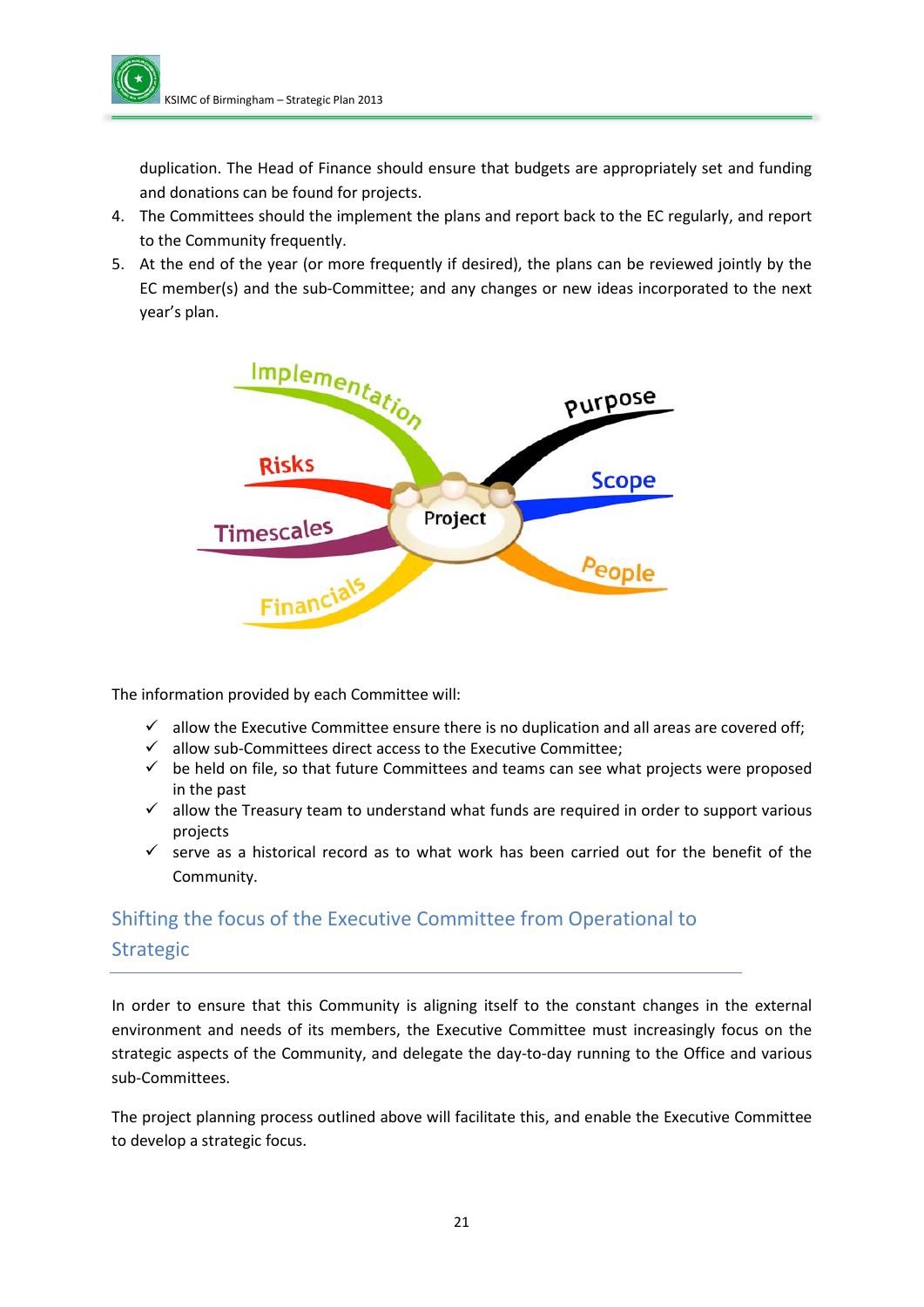

In order to assist the Executive Committee in this transition, it is essential that the Community increases the amount of resources invested in secretarial staff so that they can support the Executive Committee and provide support and management of volunteers at all levels of the Community.

#### <span id="page-21-0"></span>Investment in technology

As mentioned previously, technological advancements allow the Community to perform its activities to a greater extent and with more efficiency. As a result, the Community should ensure that it makes full use of technological advancements to achieve its aims whilst at the same time carrying the Community with it. An overwhelming majority have access to computers and the internet within their home. This increases the importance of our website, live streaming and other online facilities. All sub Committees should look into how the Jamaat website can be used most effective to deliver their services to the Community.

#### <span id="page-21-1"></span>Community Engagement

As the membership becomes increasingly diverse, the needs of the Community have become broader. The Roadmap Team recommends that the Executive Committee continue to ensure that all the Areas of Focus are appropriately addressed. For example, given the difficult economic situation in the UK at the time of writing; focus should continue to be placed on Economic Development initiatives.

In order to create a greater sense of belonging within the Community, it is also important to open up a two way dialogue between members and the sub-Committees. Some examples of ways in which this can be done include:

- Having a 'Consultation' meeting on a regular basis where Executive Committee members and some sub-Committees can field questions from members.
- Setting up a moderated online forum for complaints, comments and suggestions also using social media.

Finally, as a membership organisation, it is important that the Executive Committee looks into how members can receive some tangible benefits from paying their membership fee (e.g. discounts at various retail outlets).

### <span id="page-21-2"></span>Collaboration, networking and engagement with external organisations

As the Community has become more established, KSIMC of Birmingham has the opportunity to influence wider society. Falling under the umbrellas of CoEJ and The World Federation of KSIMC, the Community must ensure it develops better relationships with local politicians, media and other organisations.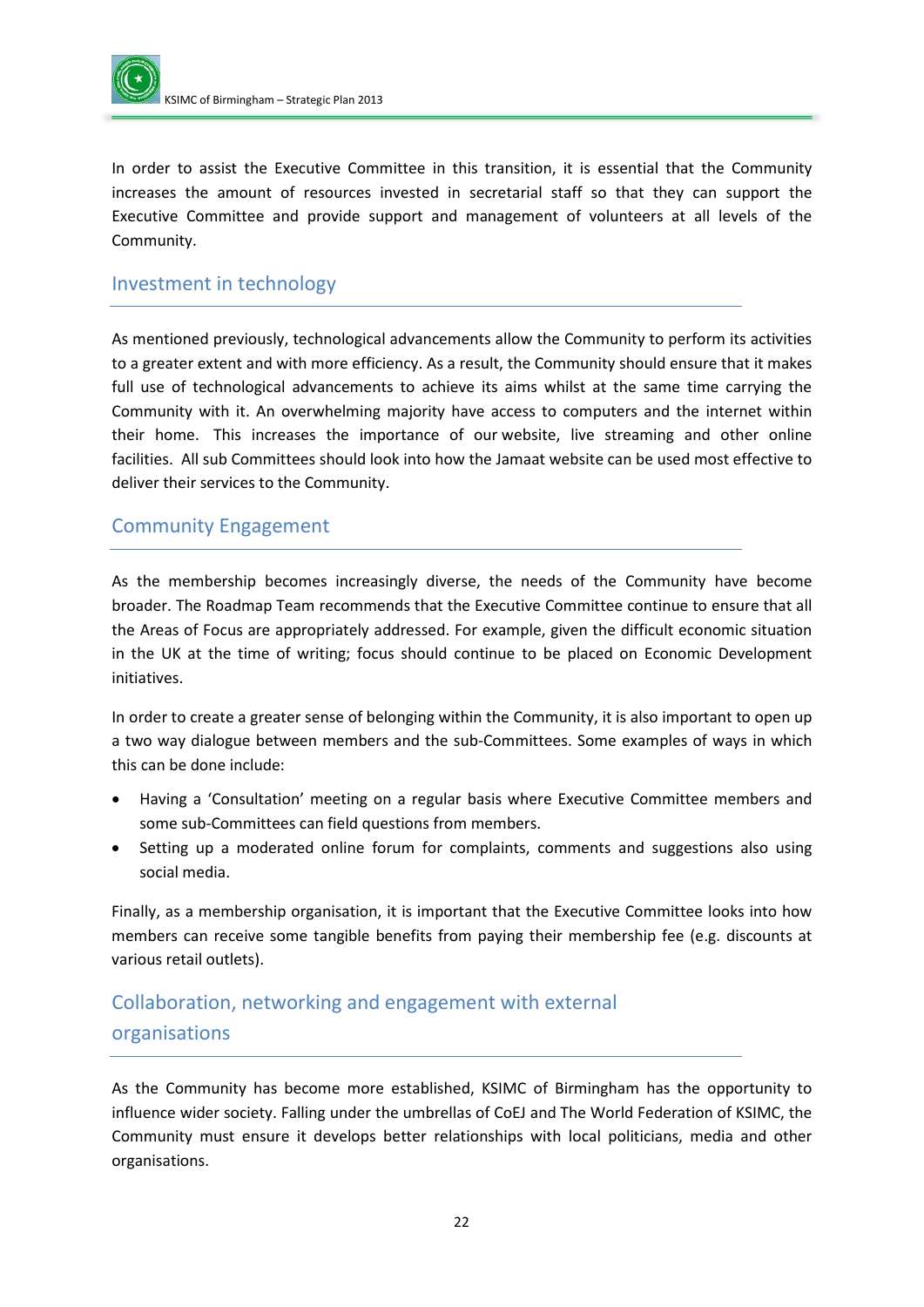

Therefore, the Roadmap Team recommends that:

- The Resident Alim and Tabligh Committee should work with the Al Mahdi Institute to engage with communities of other faiths;
- The Executive Committee should aim to develop strong relationships with various external organisations;
- An external communications officer should be appointed, to develop links with the local media and organisations.

Within our Shia Community, Birmingham Jamaat should play a lead role in organising topic based networking events with other Jamaats and use these events to disseminate and develop best practice methods.

In order to achieve the above, it would be wise for the Community to appoint a communications officer who would be responsible for co-ordinating the communication of the Community's actions and positions both internally and externally.